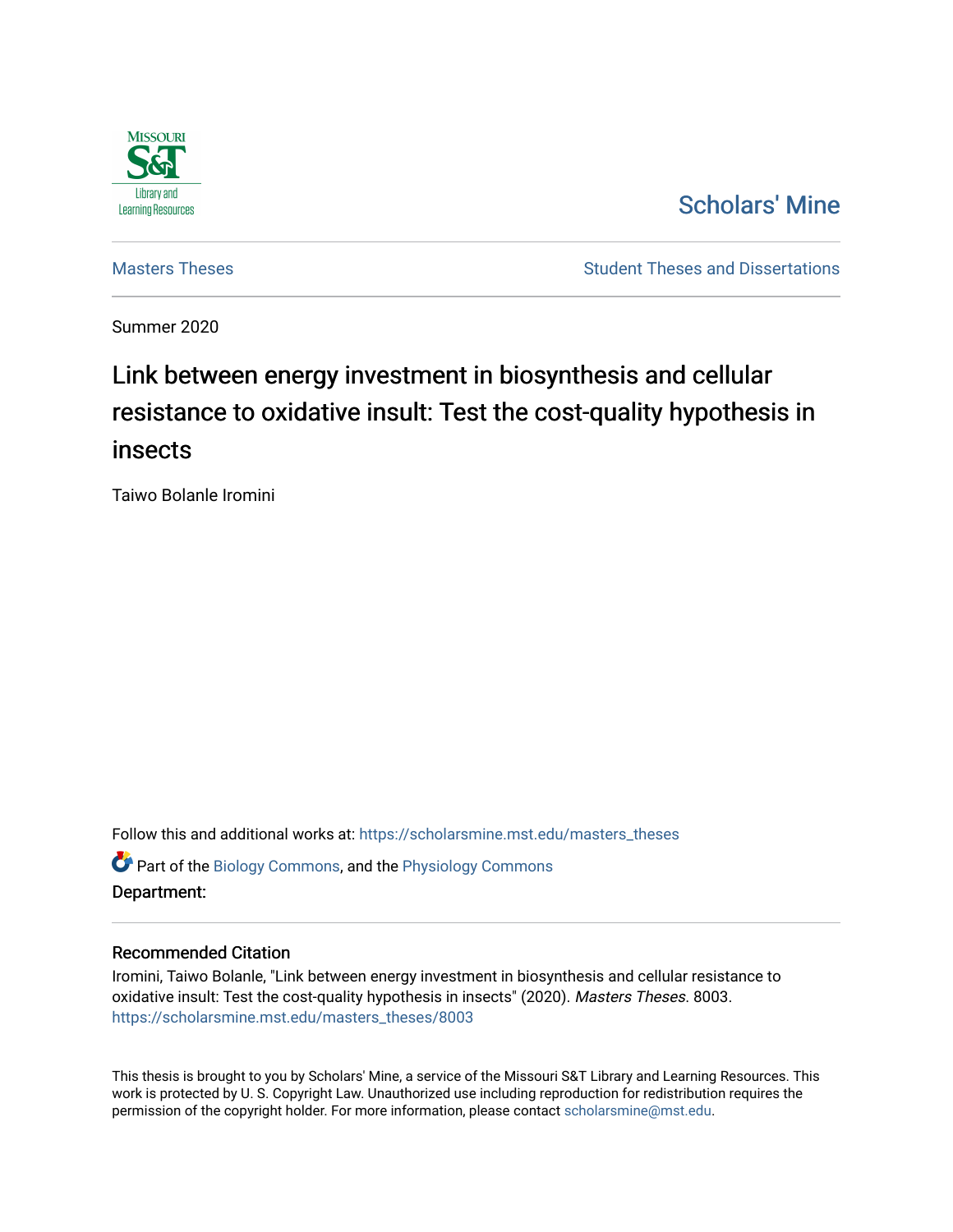# LINK BETWEEN ENERGY INVESTMENT IN BIOSYNTHESIS AND CELLULAR RESISTANCE TO OXIDATIVE INSULT: TEST THE COST-QUALITY

#### HYPOTHESIS IN INSECTS

by

#### TAIWO BOLANLE IROMINI

#### A THESIS

Presented to the Graduate Faculty of the

### MISSOURI UNIVERSITY OF SCIENCE AND TECHNOLOGY

In Partial Fulfillment of the Requirements for the Degree

#### MASTER OF SCIENCE IN APPLIED AND ENVIRONMENTAL BIOLOGY

2020

Approved by:

Chen Hou, Advisor Yue-wern Huang Gayla Olbricht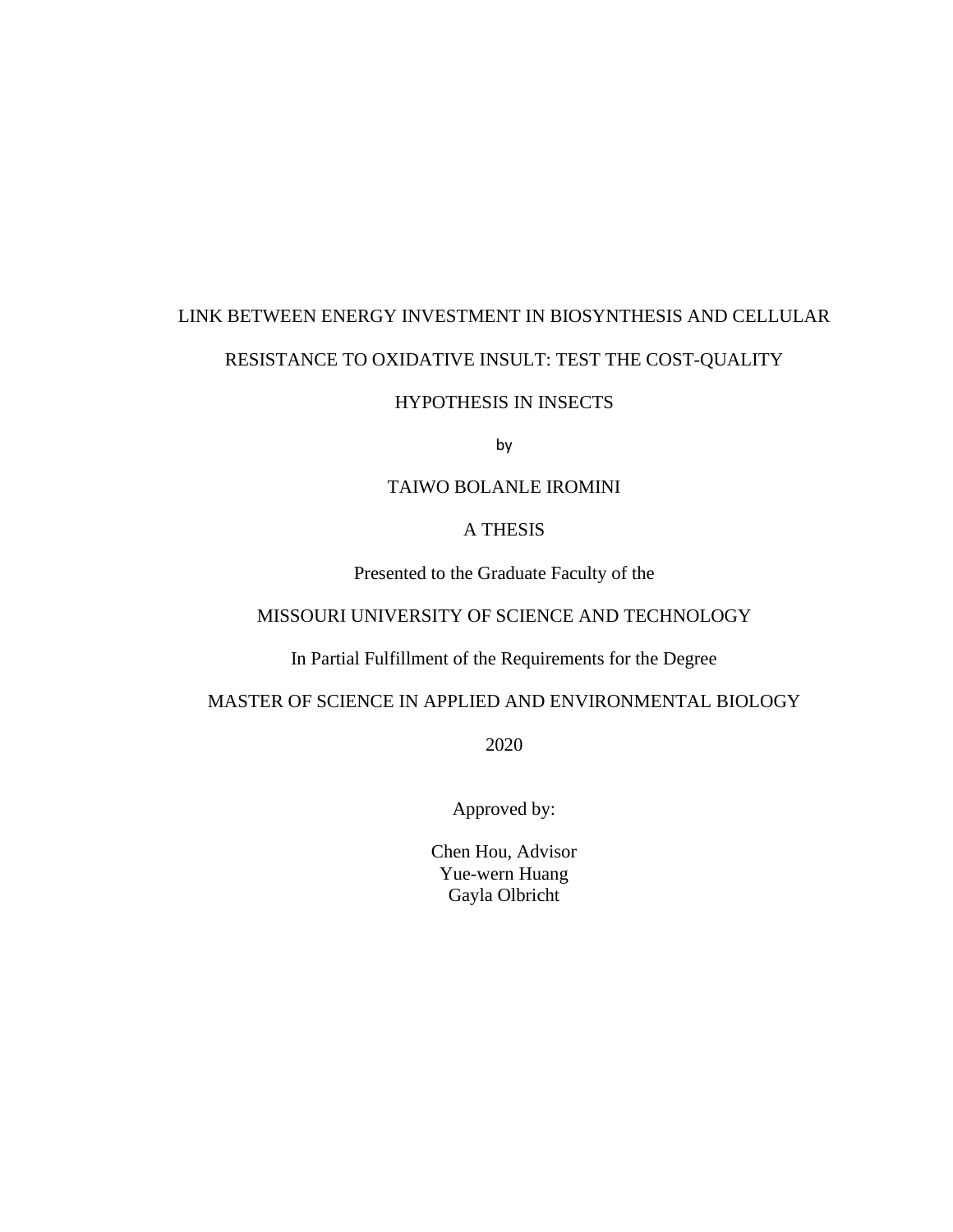© 2020

Taiwo Bolanle Iromini

All Rights Reserved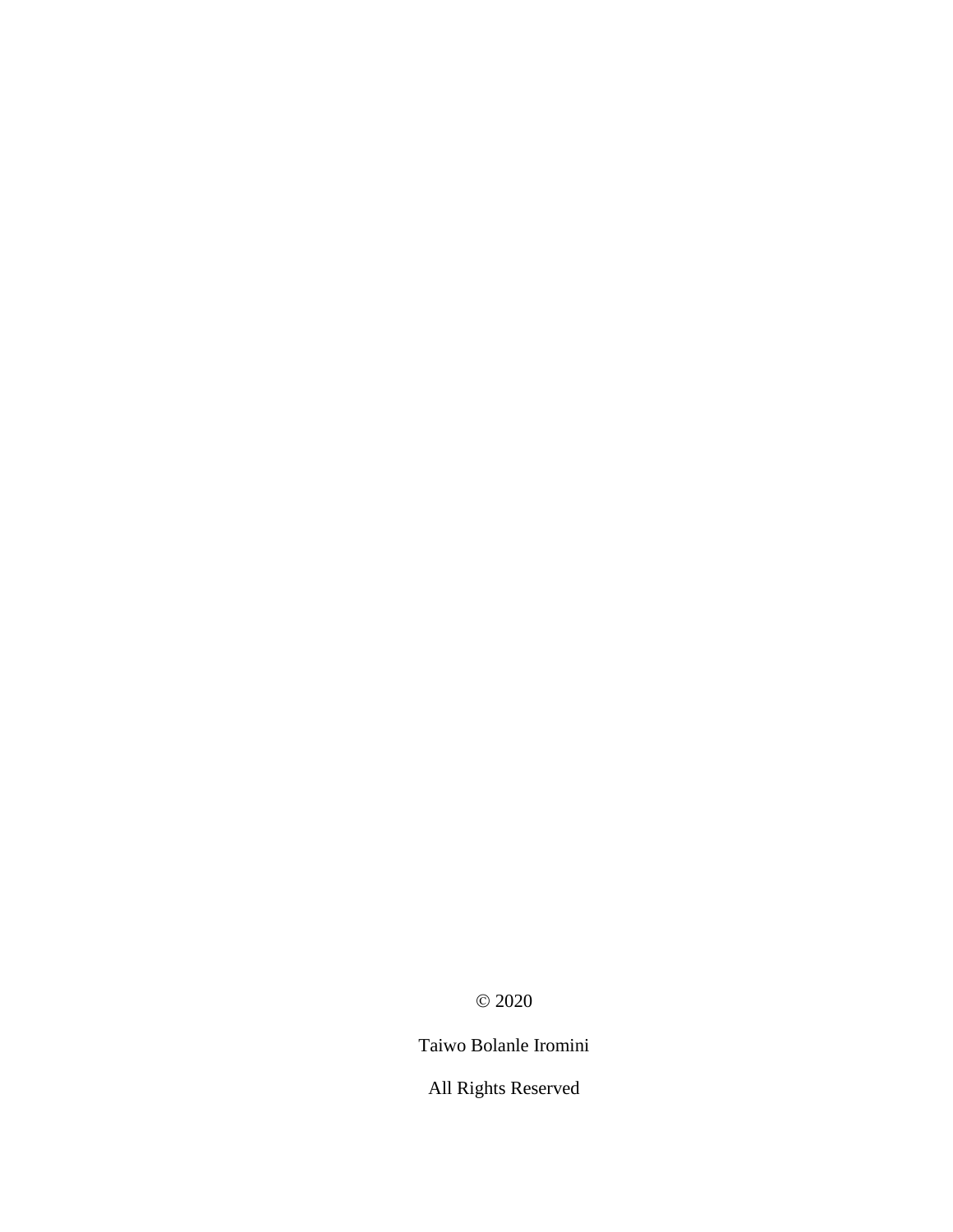#### **ABSTRACT**

The metabolic cost of growth is the amount of energy invested to fuel the anabolic biochemical reactions of biosynthesis. It has been implicated in the efficiency of farm animals and fishes, thus, increased economic profit. The metabolic cost of growth in the cockroach nymph was reported to be 20-fold higher than that of the painted lady butterfly caterpillar. The cost-quality hypothesis was proposed to explain the extremely low biosynthesis energy cost in painted lady caterpillar when physiological and ecological processes the metabolic growth cost was attributed to could not. In this study, the costquality hypothesis was tested.

Midgut cells were isolated from the two insect species and the cell metabolic rates and growth rates were determined. Using the energy budget model, the metabolic cost of growth of the cells was estimated and compared to the values reported in the organisms. 7AAD viability staining and Annexin V apoptosis were used to determine cell viability and percentages of apoptotic cells in the insect species after exposure to various concentrations of oxidant. Cell viability and percentages of apoptotic cells were used as an index of cell quality.

The ratio of the estimated metabolic cost of growth between the caterpillar and the cockroach nymph at the cellular level is relatively equivalent to one obtained at the organismal level. The caterpillar cells were more vulnerable to oxidative damage than the cockroach, having lower cell viability and a higher percentage of apoptotic cells after treatment with oxidant. Therefore, the cost-quality hypothesis was established to be true.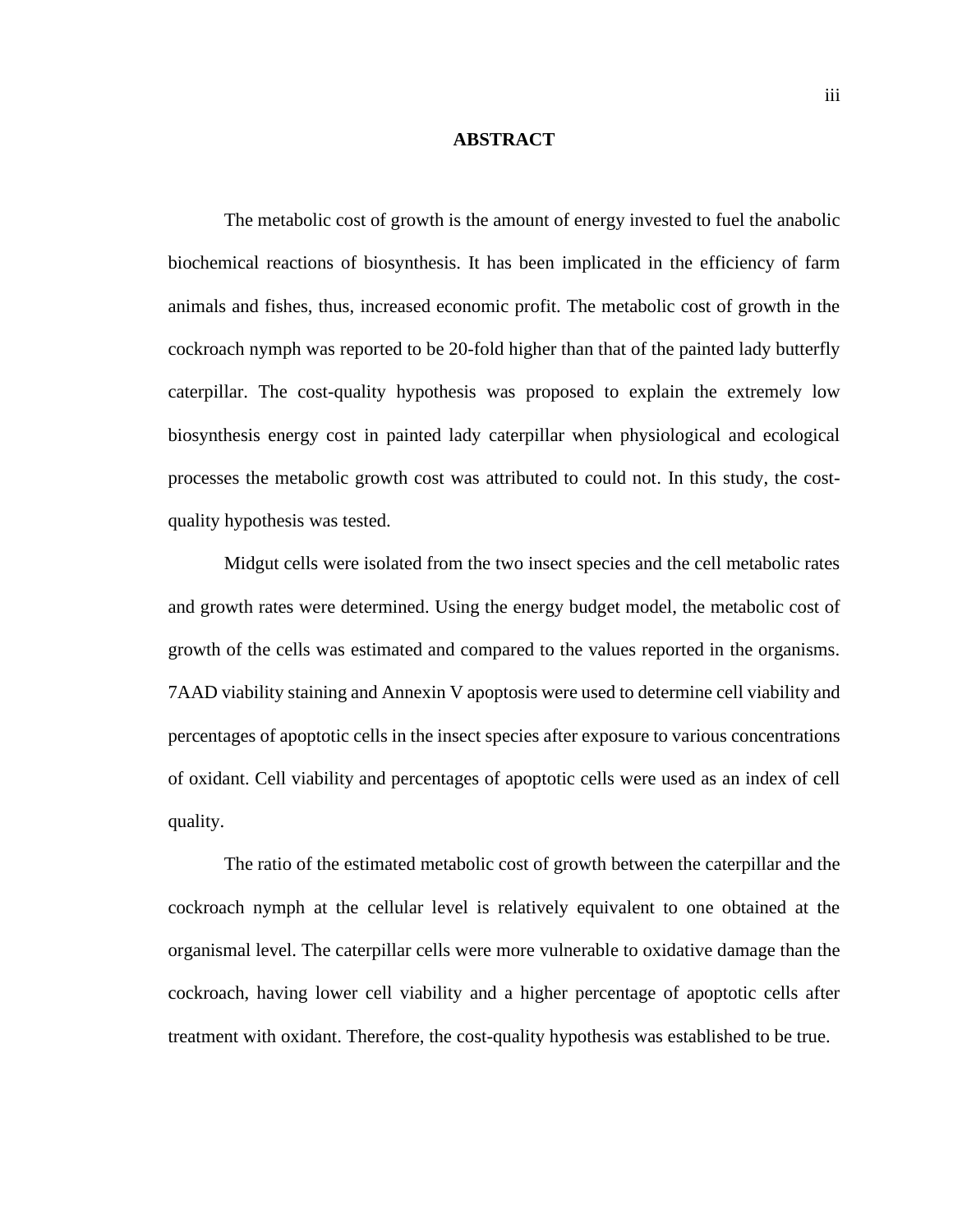#### **ACKNOWLEDGMENTS**

My profound gratitude goes to the Almighty God who has helped me all through my academic journey.

To my advisor, Dr. Chen Hou, for trusting me with this project and for his support throughout my course of study.

To my thesis committee members: Dr. Yue-wern Huang and Dr. Gayla Olbricht, for their support.

Dr. Julie Semon, Terry Wilson, Natalie Holl, Randy Tangang, and Sarah Fahker for their support and words of encouragement.

To my darling husband, Busuyi Ojo Adebayo, for his love and support all the way.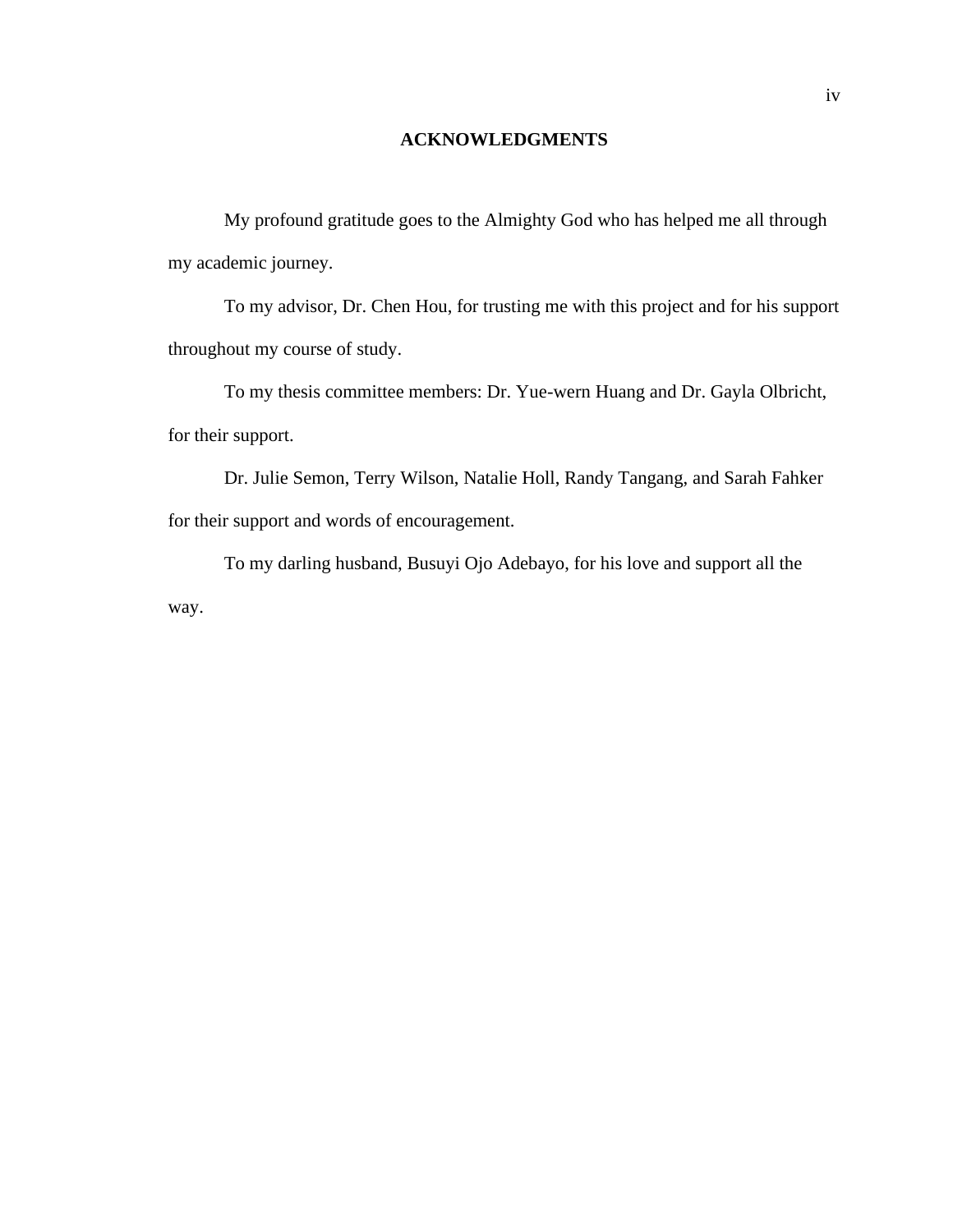## **TABLE OF CONTENTS**

| Page                                                                                                      |
|-----------------------------------------------------------------------------------------------------------|
|                                                                                                           |
|                                                                                                           |
|                                                                                                           |
| <b>SECTION</b>                                                                                            |
|                                                                                                           |
|                                                                                                           |
|                                                                                                           |
|                                                                                                           |
|                                                                                                           |
|                                                                                                           |
|                                                                                                           |
|                                                                                                           |
|                                                                                                           |
|                                                                                                           |
|                                                                                                           |
|                                                                                                           |
| 4.1. POPULATION GROWTH RATES AND METABOLIIC RATES OF<br>THE TURKESAN COCKROACH AND PAINTED LADY BUTTERFLY |
| 4.2. ESTIMATE OF THE METABOLIC COST OF GROWTH IN THE                                                      |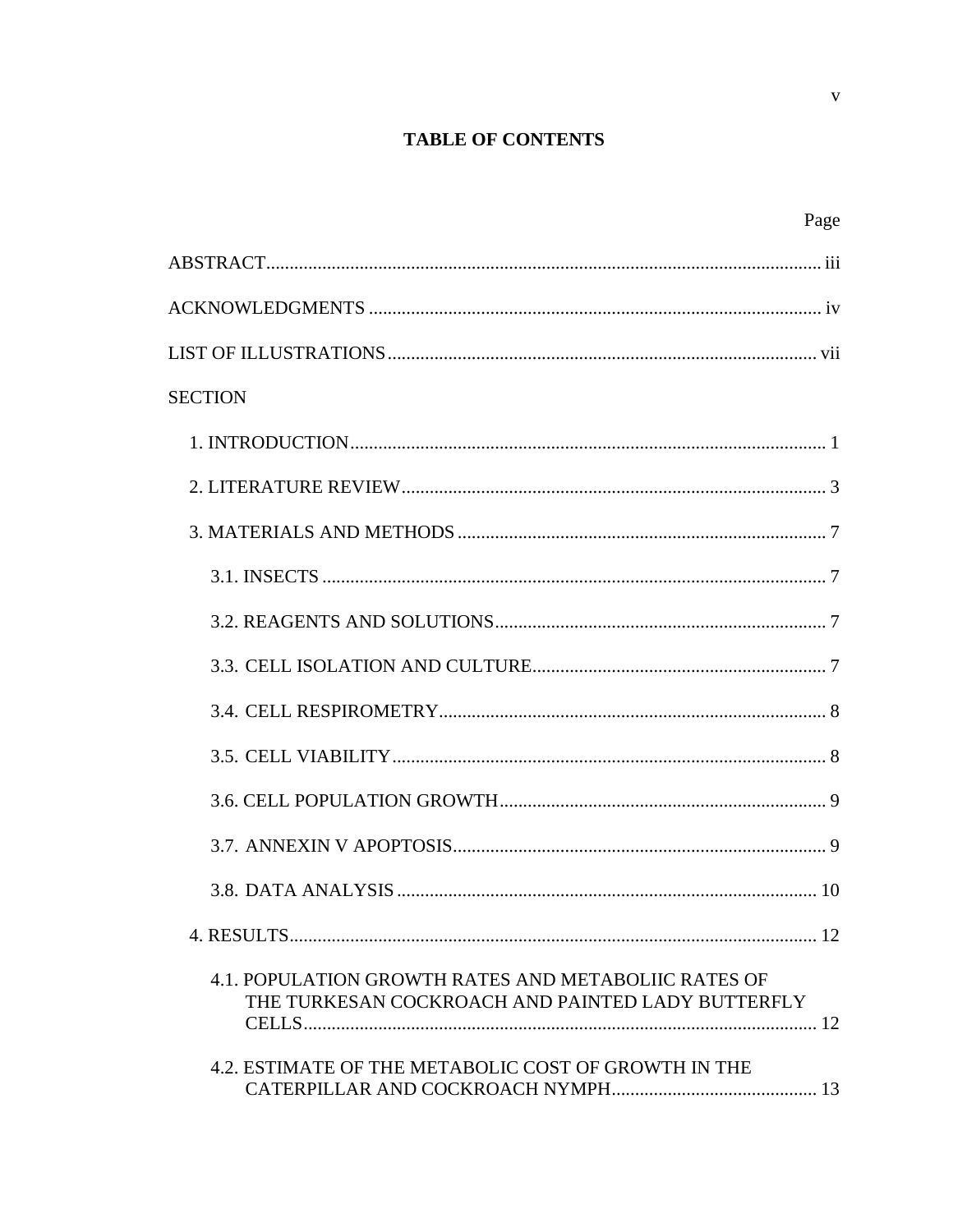| 4.3. COCKROACH NYMPH CELLS ARE MORE RESISTANT TO<br>OXIDATIVE DAMAGE THAN CATERPILLAR CELLS  14 |  |
|-------------------------------------------------------------------------------------------------|--|
| 4.4. T-BHP INITIATED APOPTOSIS IN THE CATERPILLAR CELLS BUT                                     |  |
|                                                                                                 |  |
|                                                                                                 |  |
|                                                                                                 |  |
|                                                                                                 |  |
|                                                                                                 |  |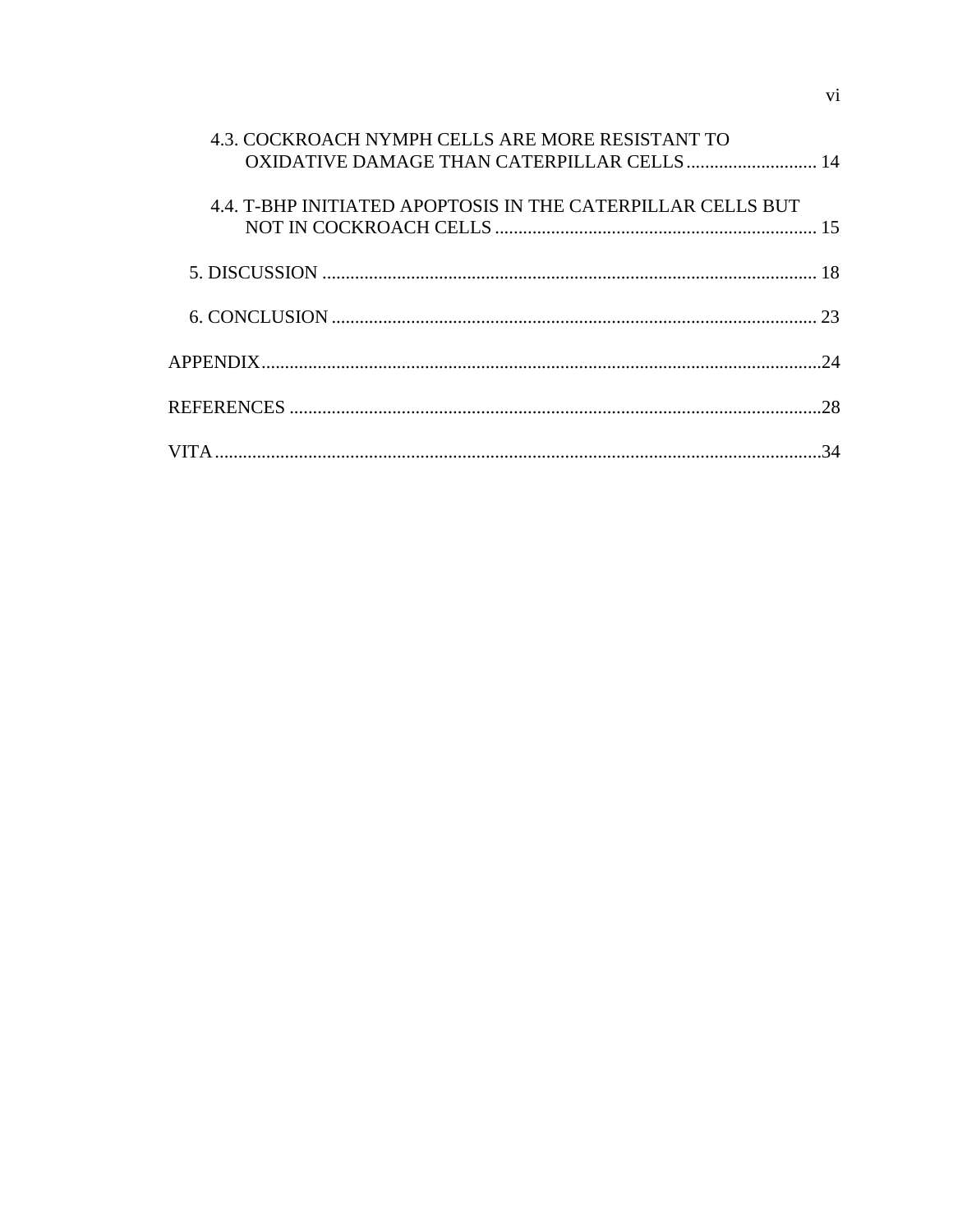### **LIST OF ILLUSTRATIONS**

| Figure                                                                                                                                                                   | Page |
|--------------------------------------------------------------------------------------------------------------------------------------------------------------------------|------|
| 4.1 Population growth curve of cockroach nymph and painted lady butterfly                                                                                                |      |
| 4.2 Metabolic rate of cockroach nymph and painted lady butterfly caterpillar cells 13                                                                                    |      |
| 4.3 Cell viability of cockroach nymph cells and painted lady butterfly cells after                                                                                       |      |
| 4.4 Flow cytometry analysis of cell viability of painted lady caterpillars' cells<br>$(a = control and b = 50$ mM t-BHP) and cockroach nymph cells $(c = control and$    |      |
| 4.5 Caterpillar cells are more vulnerable to apoptosis than cockroach cells.  16                                                                                         |      |
| 4.6 Flow cytometry analysis of apoptosis of painted lady caterpillars' cells<br>$(a = control, b = 12 \text{ mM } t$ -BHP and $c = 15 \text{ mM } t$ -BHP) and Turkestan |      |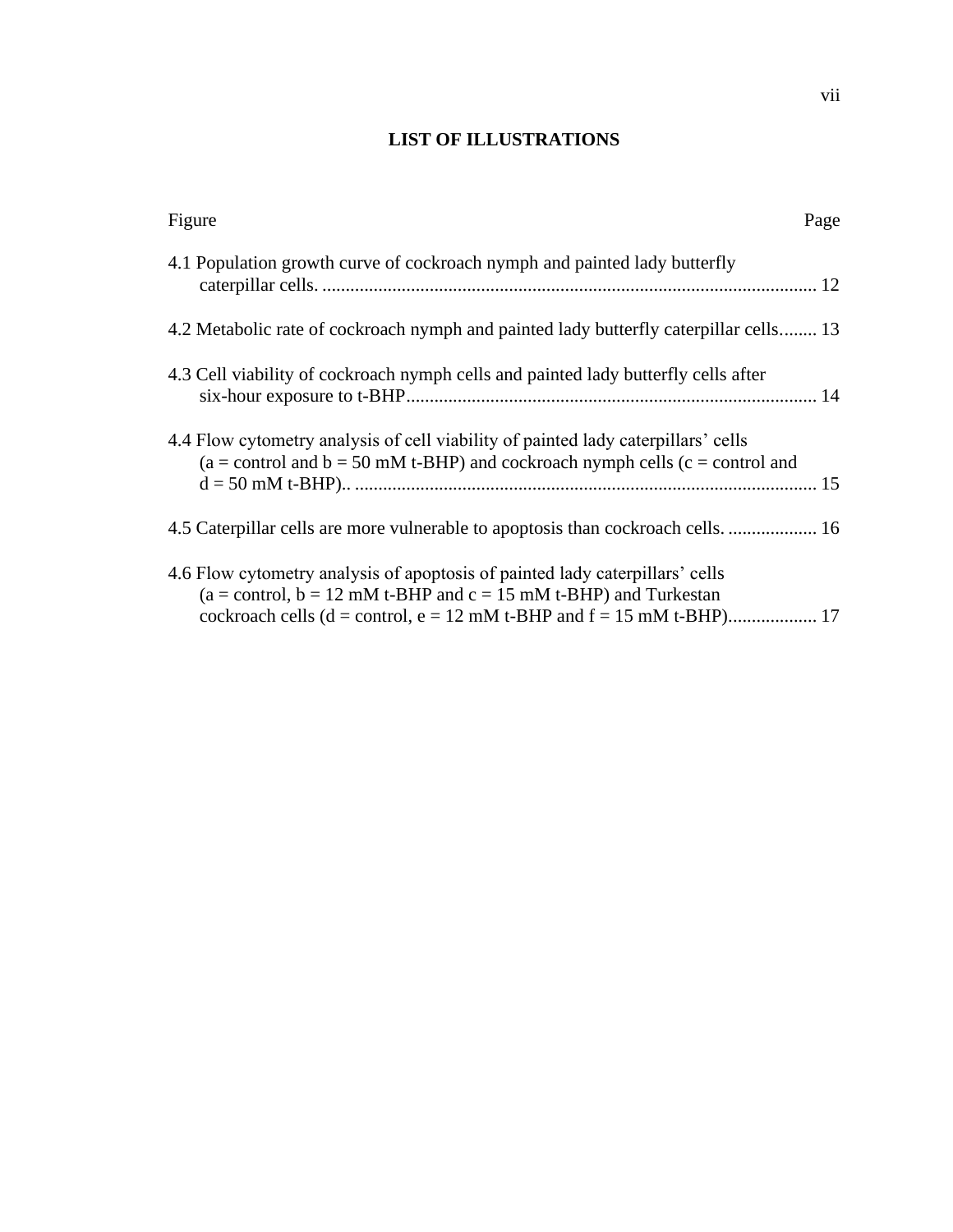#### **1. INTRODUCTION**

The metabolic cost of growth is the amount of metabolic energy required to synthesize a unit of biomass (1). The metabolic cost of growth has been extensively studied in agricultural and aquacultural animals where its relevance in profit maximization and optimizing efficiency in animal production was underscored. The metabolic cost of growth is estimated in insects using the energy budget model, Equation (1):

$$
B = E_m G + B_{MA} \tag{1}
$$

where *B*, *Em*, and *G* represent the metabolic energy, metabolic cost of growth, growth rate and *BMA* is the amount of energy allocated for maintenance and activity (7,54). The energy cost of biosynthesis, digestion, and transportation of digested nutrients as well as the energy cost of foraging are the physiological and ecological processes to which metabolic cost of growth is attributed  $(4,8,26,27,29,30,65)$ . The cost quality hypothesis was proposed  $(1)$ when these physiological and ecological processes were unable to explain the extremely low metabolic cost of growth in the painted lady butterfly caterpillar.

Oxidative stress develops when there is an imbalance between pro-oxidants (reactive oxygen species (ROS) and reactive nitrogen species) and antioxidants in favor of pro-oxidant (38). Hydrogen peroxide is a reactive oxygen species (ROS) that cause massive damage to cellular macromolecules at higher concentration. The low molecular weight of hydrogen peroxide enables it to pass through the cell membrane to oxidize susceptible intercellular components, resulting in apoptotic and necrotic cell death (51). The physiological actions of hydrogen peroxide include disruption of protein synthesis, lipid peroxidation and disruption of the cellular membrane, impaired energy production,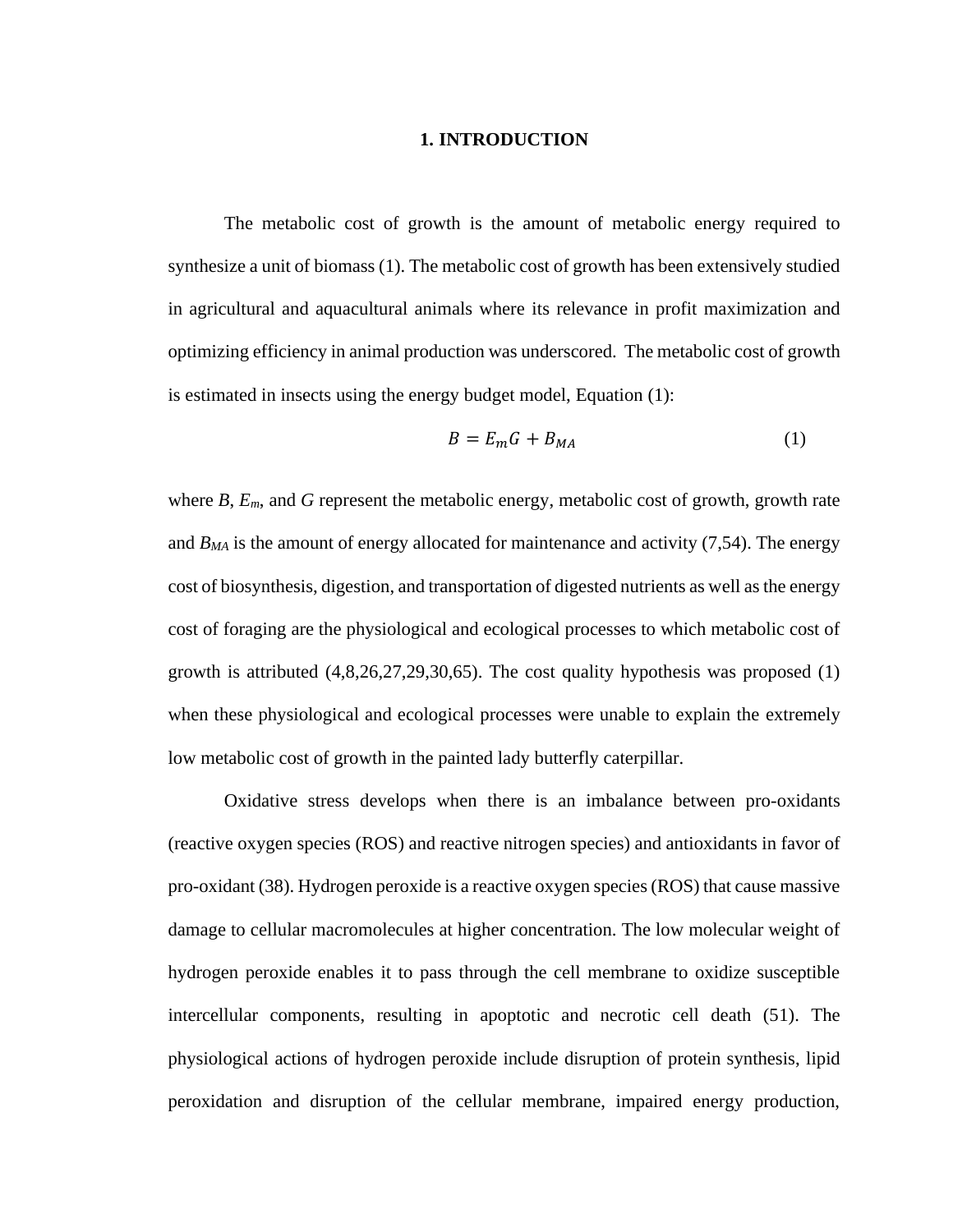oxidation of oxygen scavengers, oxidation of nucleosides, enzyme inhibition, and ultimately cell death (51 - 53).

The two insect species used in this study: *Blatta lateralis* (Turkestan cockroach) and *Vanessa cardui* (painted lady butterfly) have very different life histories. Vanessa cardui (painted lady butterfly) is holometabolous: insects that undergo complete metabolism. This group of insects consists of approximately a million named species of insects (49) and represent about 50% of all animal diversity (50). The developmental stage of the life history of *Vanessa cardui* (painted lady butterfly) is completed in 5-6 weeks with a 2 week long feeding (larval) stage. The mode of development in the hemimetabolous is remarkably different from that of the holometabolous. Hemimetabolous insect species undergo a complete metamorphosis where the embryos hatch into nymphs that are a miniature resemblance of the adults. *Blatta lateralis* (Turkestan cockroach) is the hemimetabolous insect species used as a reference in this study. It lives up to 2 years and the nymphal stage ranges from 100 to 200 days (54). The metabolic cost of the growth of the cockroach nymph was found to be 20-fold higher than that of the caterpillar (1). Farrel et al. hypothesize that compared to the cockroach nymph the caterpillar achieves its fast growth rate by spending less energy on the biosynthesis of macromolecules which would cause its cells to be more vulnerable to oxidative stress (1). In this study tert-butyl hydroperoxide (t-BHP) was used to induce oxidative stress. t-BHP is widely used as a better alternative to hydrogen peroxide in oxidative stress studies because it is more thermodynamically stable and does not easily decompose into water and oxygen.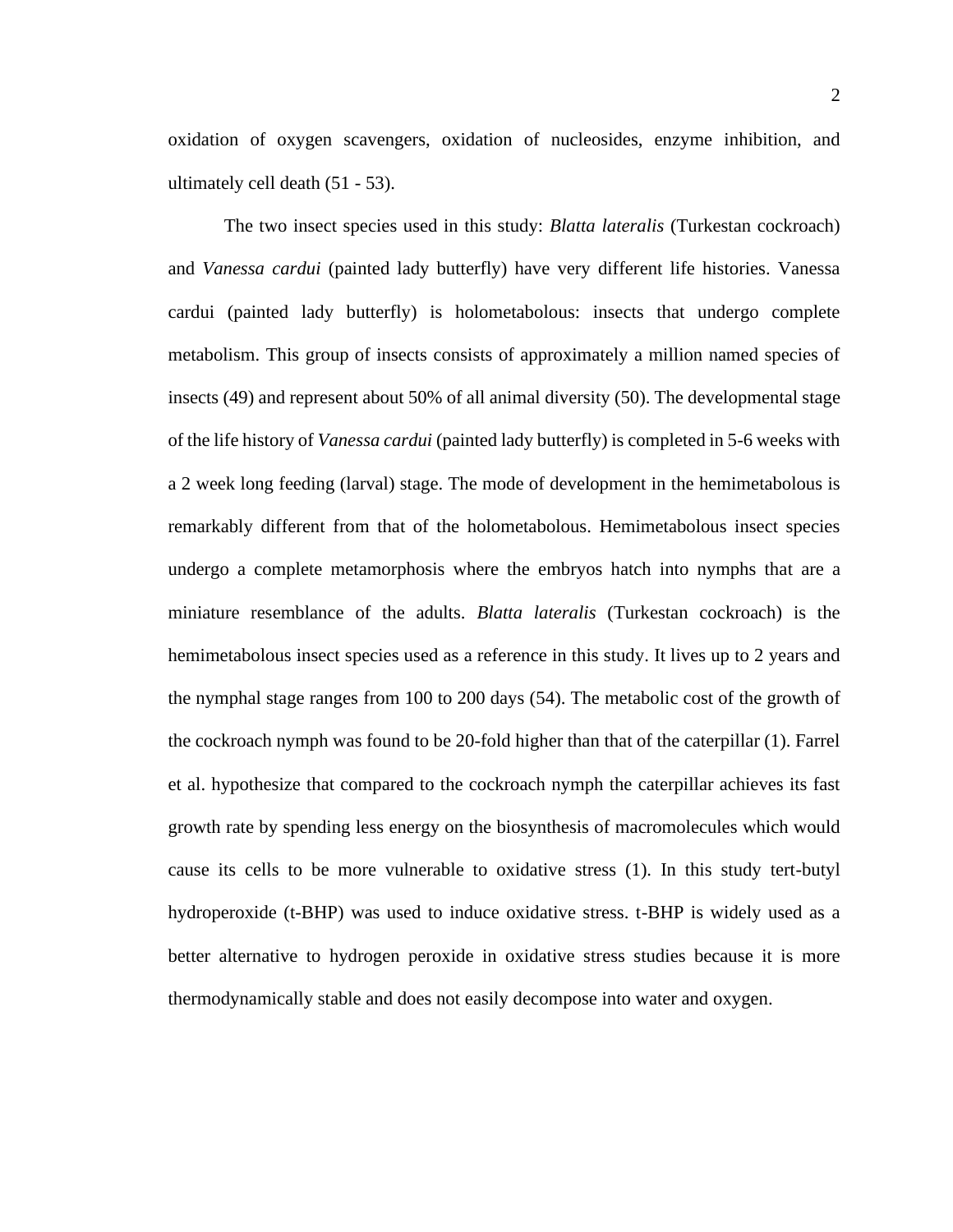#### **2. LITERATURE REVIEW**

Holometabolous and hemimetabolous insects have sharply different life histories and physiologies. One of the most noticeable distinction is in their growth rates. Compared to hemimetabolous species, holometabolous insects generally grow fast during the larval stage. For example, the caterpillar of *Vanessa cardui* (painted lady) grows almost 30-fold faster than the nymph of *Blatta lateralis* (Turkestan cockroach) with the same dry body mass [\(1\)](#page-35-0). From the energetic viewpoint, the growth rate depends on the total amount of metabolic energy allocated to biosynthesis and the energy required to synthesize one unit of biotissue [\(1-8\)](#page-35-0). If the total amount is the same, the cheaper the unit cost is, the faster the growth is. The unit cost of biosynthesis, denoted as *E*m, varies significantly among species  $(1, 8)$  $(1, 8)$ . We have found  $(1)$  that the value of the metabolic cost of the growth of the Turkestan cockroach is about 20-times higher than that of painted lady caterpillar, which results in the slow growth of cockroach.

The metabolic cost of growth is the amount of energy invested to fuel the anabolic biochemical reactions of biosynthesis. It is referred to as the respiratory cost of growth (8, 26 -29), appears as 'Organizational energy or the energy expended for the "work" of growth and morphogenesis' in Brody (1945, page 2) and Wieser (1994)(8) interpreted it as the implicit in the growth coefficient K3 of Ivlev (42). In some literature metabolic cost of growth is defined as the amount of metabolic energy required to synthesize a unit of biomass (1). The metabolic cost of growth has been extensively studied in agricultural and aquacultural animals where it has been reported to parallel economic profit in agricultural and animal husbandry via its connection to the efficiency of production (2,40,43,57). In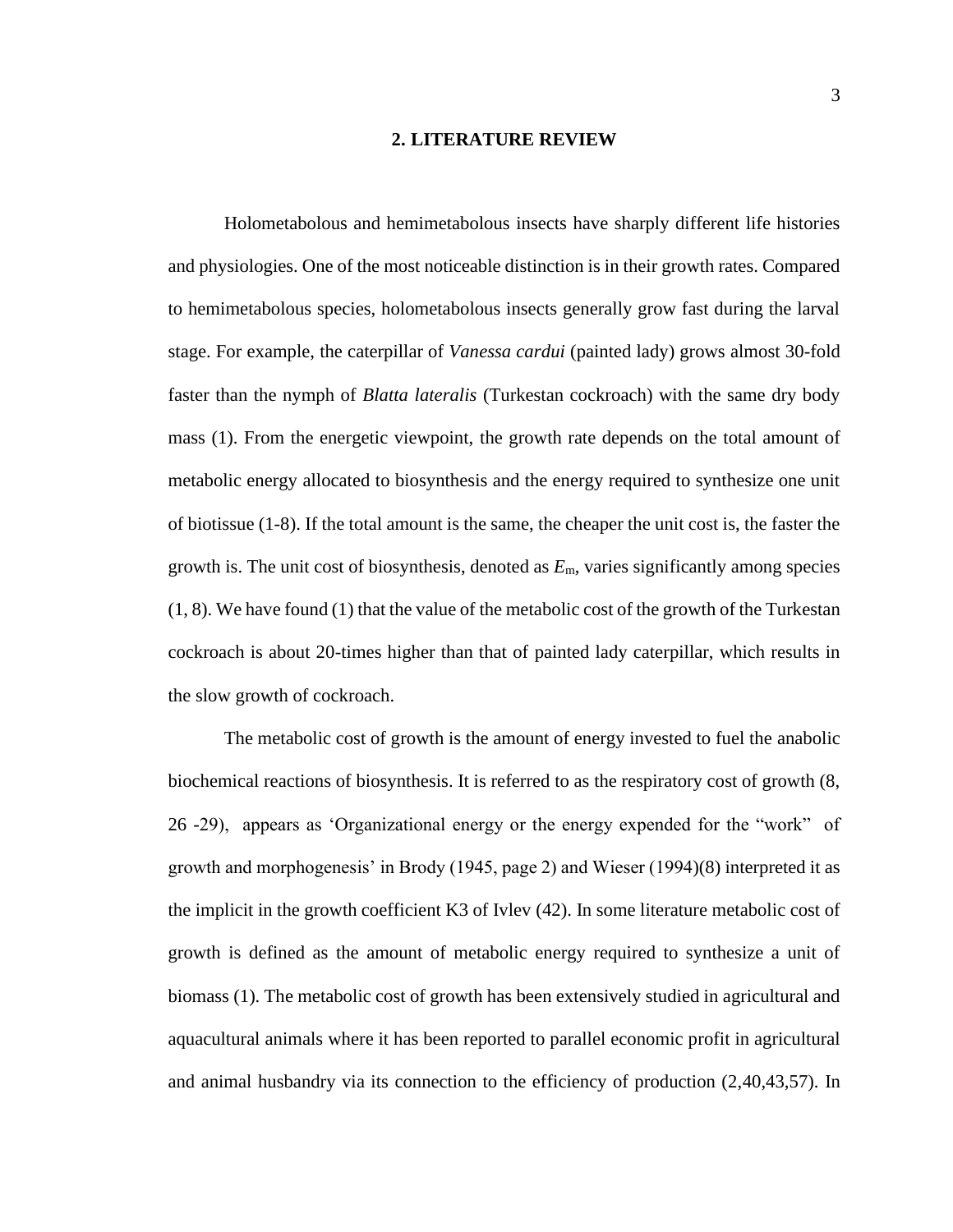the estimation of this quantity, many studies used the simplified energy budget which was reported to suffer conceptual flaws. Farrel et al. employed models from Joblin,1985 (61) and Peterson et al, 1999 (7) to estimate the Em value, where the energy allocated to maintenance and activity was not considered negligible as other literature (39**,** 41).

The physiological and ecological processes the value of the metabolic cost of growth has been associated with are: the energy cost formation of peptide bonds during deposition of new protein, RNA transcription, mitosis, and lipid biosynthesis and metabolism; energy cost of ingestion, digestion, transportation and absorption of nutrients and energy cost of foraging (4,5,7,8,26, 27, 28, 30,31, 65). Animal body mass has a direct influence on the energy cost of foraging and physiological cost inherent to growth (7). In animals with the same growth rate but different body mass, the energy requirement for the supply of molecular components of the same amount of bio-tissues per unit time should be higher in larger body sized animals than the one with smaller body size. Likewise, in the same spatial distribution, the energy requirement for obtaining food would higher in the larger animal than the smaller one. This was different from the observation of Ferral et al. (1) where the painted lady caterpillar was reported to have an extremely metabolic cost of growth despite a similar body size as the cockroach nymph (1). Furthermore, the efficiencies of the biochemical transformation of diet ingredients to body tissue are different. Energy costs associated with protein biosynthesis have been demonstrated to be higher than the energy of lipid synthesis. Based on diet composition, animals with high protein and low lipid content in their bio-tissue and a low protein and high lipid diet should require a higher amount to energy for protein synthesis and biochemical transformation to lipid. However, the caterpillar diet contained a low protein and lipid content in their bio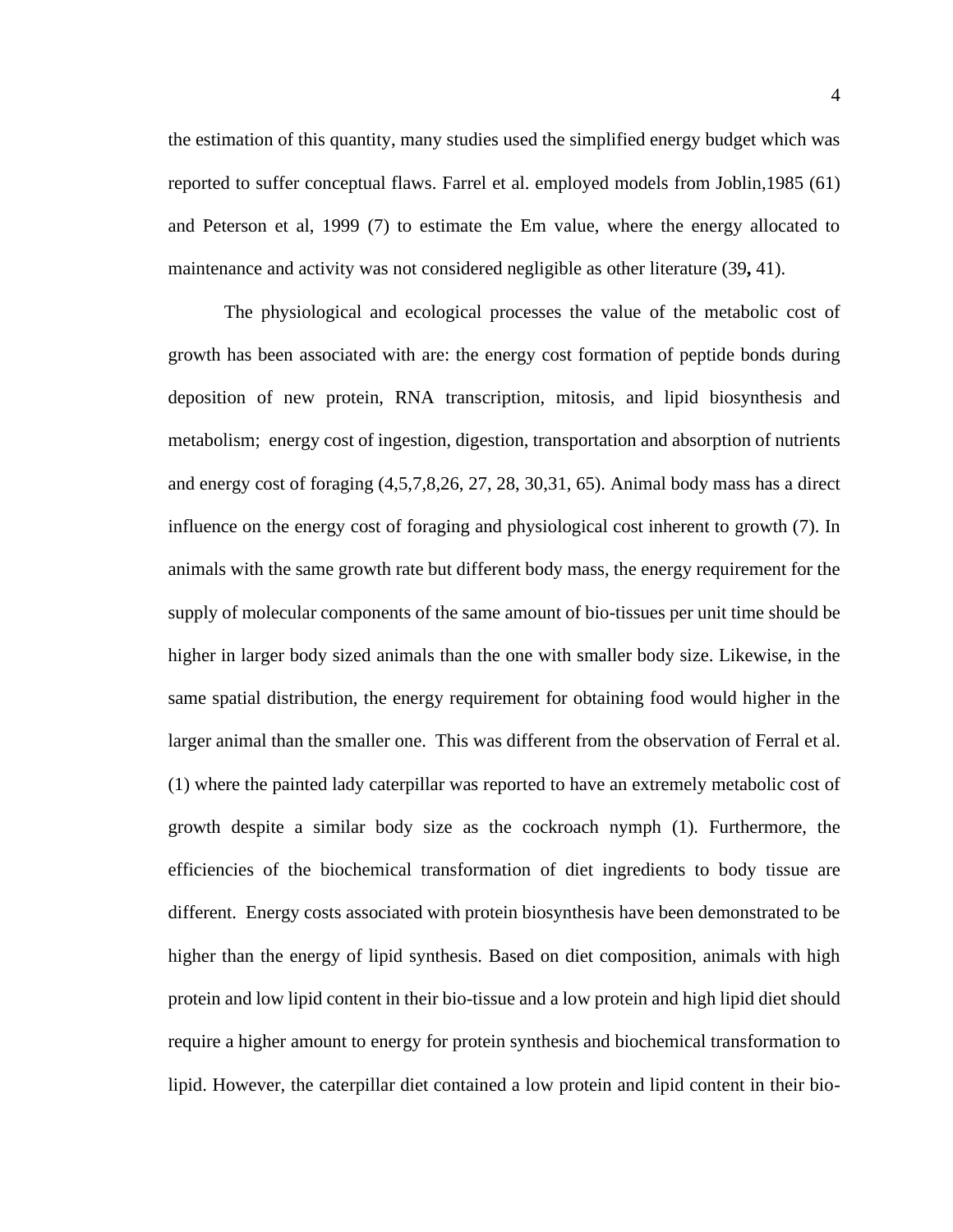tissue and its diet is of low protein and high lipid content, yet has an extremely low metabolic cost of growth.

Ferral et al. proposed the cost-quality hypothesis to explain the extremely low metabolic cost of growth in the painted lady butterfly caterpillars (1). It suggests that the unit cost of biosynthesis largely determines the "cellular quality" of biotissues, including the number of errors in protein and DNA sequences, resistances to stresses, and rate of senescence. Taking protein homeostasis as an example, the value of metabolic growth cost depends on amino acid compositions [\(9-11\)](#page-35-2), which affect the protein stabilities [\(12,](#page-35-3) [13\)](#page-36-0), and the proofreading efforts [\(14,](#page-36-1) [15\)](#page-36-2), which are tightly associated with protein fidelity [\(16\)](#page-36-3). Most importantly, the value of metabolic growth cost is largely determined by the degree of tolerance to mistakes in protein synthesis. A species with low error tolerance would spend more energy (high growth cost) on making one unit of protein, if newly synthesized proteins are quickly unfolded and refolded via the chaperon activities, and/or degraded and resynthesized via the proteasomal activities. These activities, on one hand, slow down the net gain of biomass, and therefore increase the value of metabolic growth cost; on the other hand, they also slow down protein aggregation and improve protein homeostasis [\(17-20\)](#page-36-4).

Considering their life histories, this hypothesis explains the great difference in the values of metabolic growth cost between holometabolous and hemimetabolous insects. In the former, a large portion of biomass synthesized during the larval stage serves as energy storage for reproduction, instead of functional structures, during the adult stage. Such tissues are disintegrated and remodeled during the pupal stage [\(21-25\)](#page-36-5). Thus, synthesizing high-quality bio-tissues during the larval stage, which requires a high amount of energy, would be economically wasteful for these species.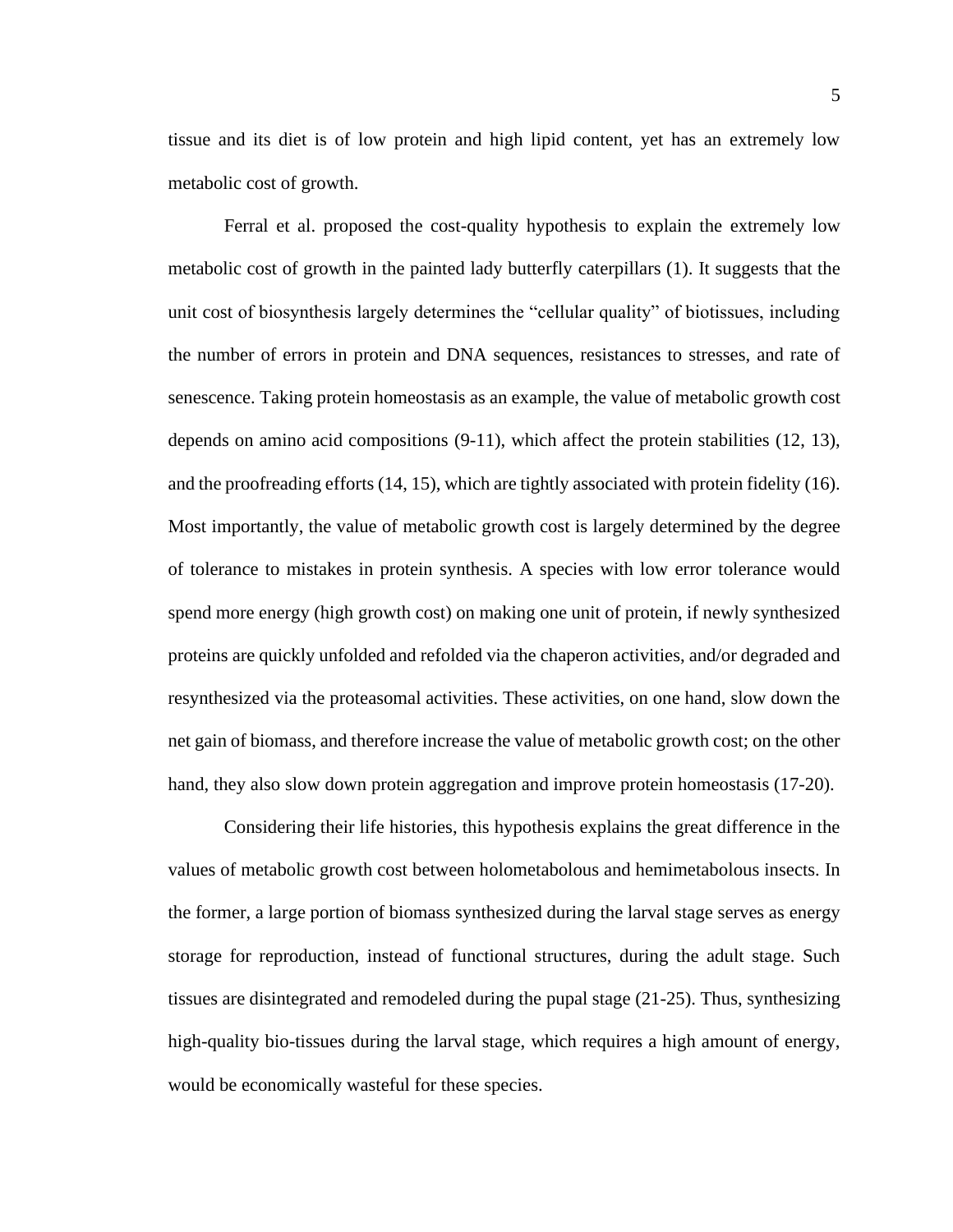Theoretically, the cost-quality hypothesis agrees with these biochemical and life history observations, but it has never been tested directly with dedicated experiments. The goal of this study is to test the hypothesis by comparing energy investments of cell replication (the cost) and cellular resistance to oxidative insult (quality) between cultured midgut cells from painted lady caterpillar and Turkestan cockroach. We choose midgut cells, because it is a typical tissue that is degraded during the painted lady's pupal stage, and therefore a good candidate tissue to test the hypothesis.

Farrel et al., have shown [\(1\)](#page-35-0) that the values of  $E_m$  are  $\sim 300$  and  $\sim 6000$  Joules per gram of dry mass in painted lady caterpillar and Turkestan cockroach nymph, respectively. But these values were measured in living animals, averaging over all types of tissues. At the whole organismal level, this difference in metabolic growth cost may stem from the differences in the network efficiencies of digesting and transporting metabolites, the ratios of weights of tissues that have different energy costs, and locomotion activities [\(4,](#page-35-4) [5,](#page-35-5) [7,](#page-35-6) [8,](#page-35-1) [26-31\)](#page-37-0). None of these factors is directly connected to protein homeostasis. Thus, to test the hypothesis, the evidence at the whole organismal level is not sufficient. In this study, we investigated the energy cost of replication of cells from the same tissue cultured in the same media at the cellular level and to investigate the difference in tissue qualities between the species, we assay the cellular resistance to oxidative insult using cell viability and percentages of apoptotic cells at multiple levels of oxidant concentrations as the index of resistance.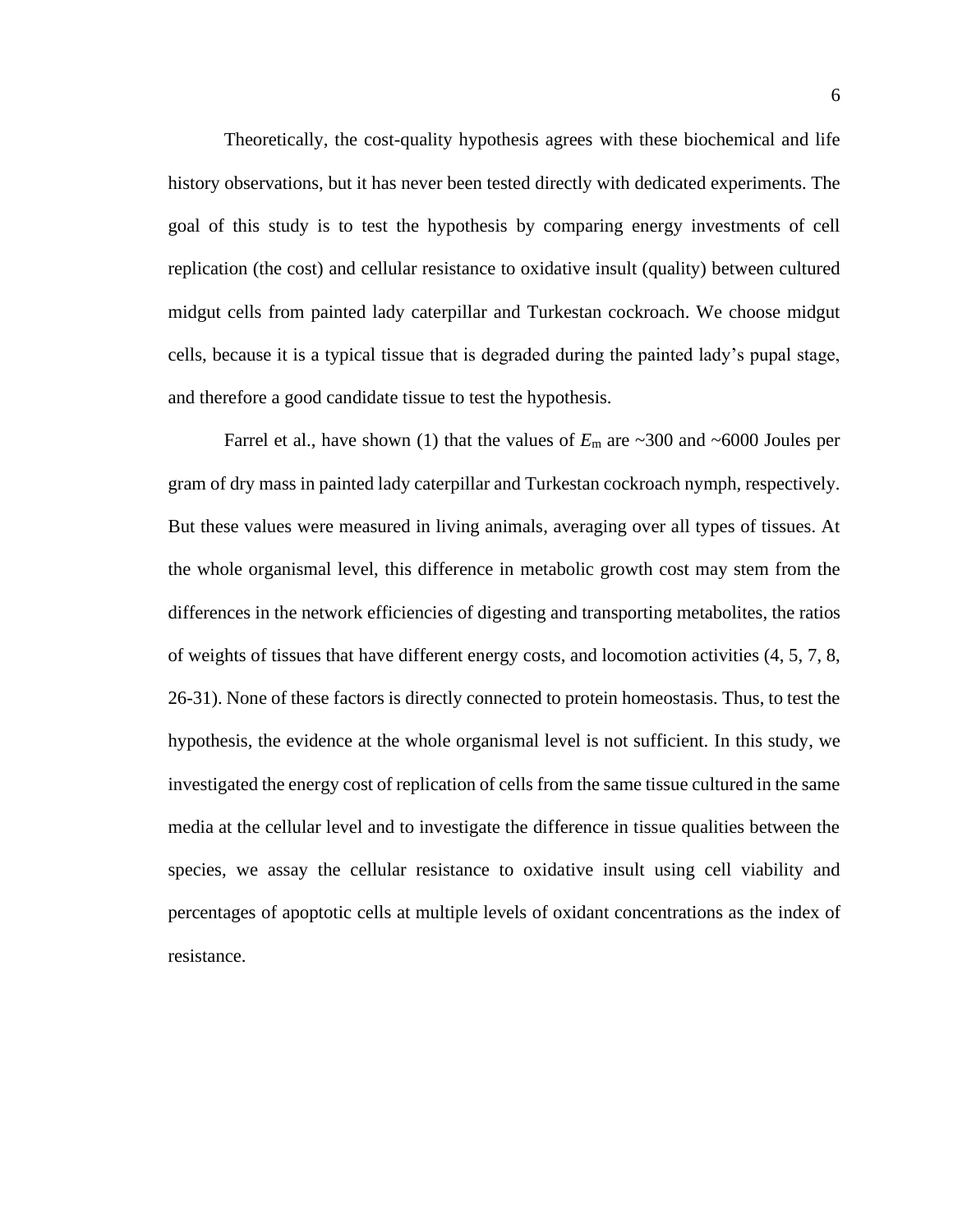#### **3. MATERIALS AND METHODS**

#### **3.1. INSECTS**

Painted lady caterpillars and cockroach nymphs were reared at  $25 \pm 1$  °C. painted lady caterpillars were fed ad libitum with sucrose and protein-based diet (Carolina biological supply, NC. 80% moisture; per unit dry food has  $13 - 15$  % protein content and a negligible amount of lipid content). Cockroaches were supplied with Wardley Pond Pellets (Hartz Mountain Corp., Secaucus, NJ; the protein and lipid contents of the dry mass are 33% and 5.5%, respectively). The water supply was limited.

#### **3.2. REAGENTS AND SOLUTIONS**

Grace insect medium, p-hydroxybenzoic acid methyl ester, and fetal bovine serum were from Thermofisher Scientific, Rockford, IL. FITC-Annexin V/7AAD was generously supplied by Dr. Yue -wern Huang's lab. Insect physiological solution (NaCl 178 mM, KCl 4.3 mM, CaCl<sub>2</sub> 4.3 mM, NaHCO<sub>3</sub> 3.8 mM, 0.5% gentamicin, 0.01% antibiotic antimycotic PH 6.5) and PBS buffer (8.00 g NaCl, 0.20 g KCl, 1.29 g Na2HPO4·3H<sub>2</sub>O, 0.20 g KH<sub>2</sub>PO4, 1000 mL ddH2O, pH 7.4) was prepared and sterilized using 0.22 µm filter. Septisol, Sodium hypochlorite, antibiotic antimycotic solution, gentamycin, and vitamin mixture were from Sigma, St. Louis, MO.

#### **3.3. CELL ISOLATION AND CULTURE**

Gut cells were isolated using a modified protocol from Hakim et al. (32). Insects were surface sterilized by submerging consecutively in 20% Septisol, 0.1% *p*hydrobenzoic acid methyl ester, and 1% sodium hypochlorite for 2 min. Surface sterilized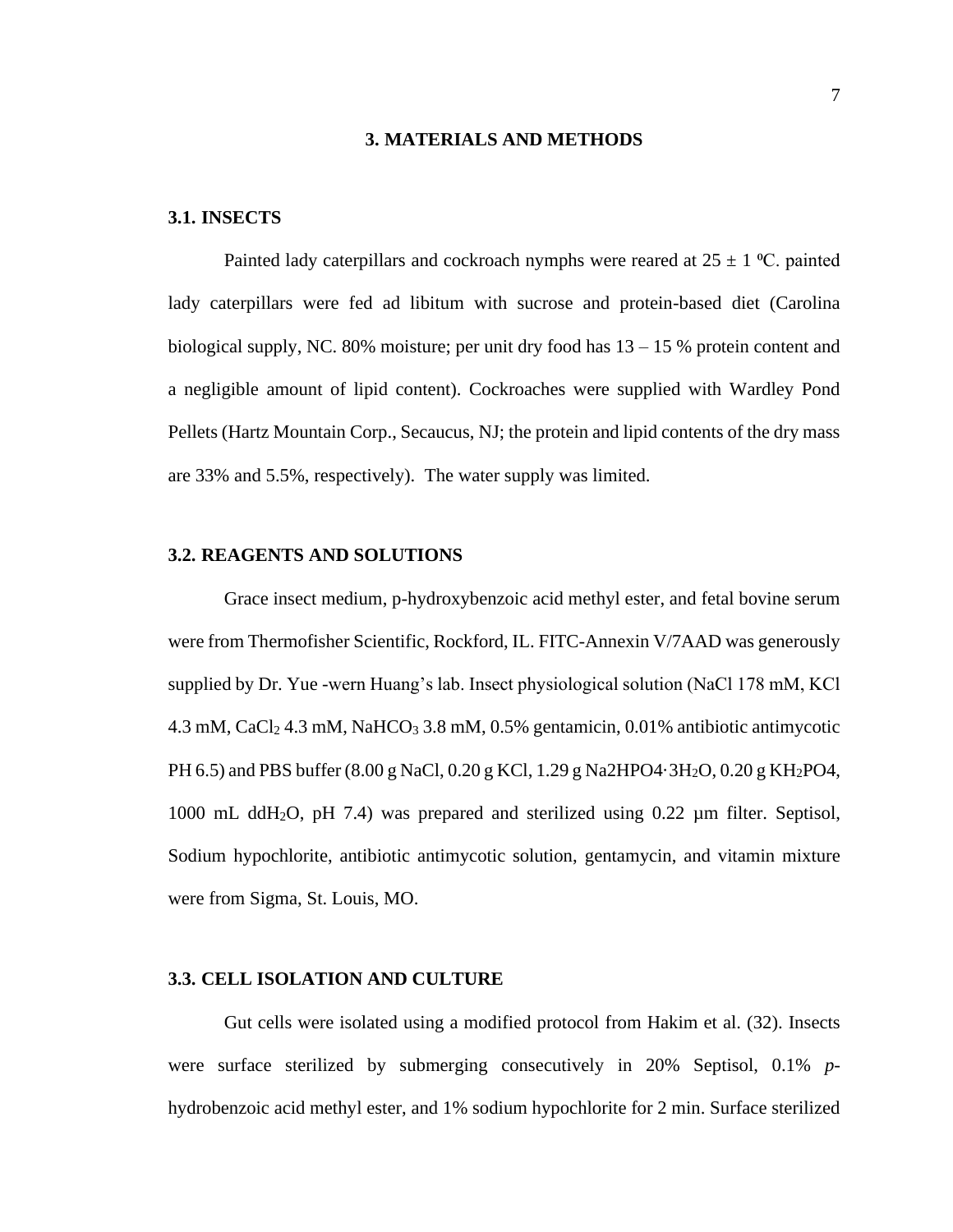insects were transferred to the culture hood in sterile Milli Q water and dissected in sterile insect physiological solution. Guts were pooled in insect physiological solution containing 0.001% sodium hypochlorite and washed twice in sterile insect physiological solution before transferring to a well in 6-well plate (1483210, Thermofisher Scientific, Rockford, IL). Cells were maintained in Grace insect medium supplemented with 10% heatinactivated fetal bovine, 0.1% gentamicin, vitamin mixture, and, 0.1% antibiotic antimycotic at 28 <sup>o</sup>C.

After 24 h, primary cell culture was filtered using 70  $\mu$ m cell strainers (CLS431751, Thermofisher Scientific, Rockford, IL) to remove gut explants. Cells were collected after gentle pipetting and washed twice in 0.1 M cold PBS buffer (8.00 g NaCl, 0.20 g KCl, 1.29 g Na<sub>2</sub>HPO<sub>4</sub>·3H<sub>2</sub>O, 0.20 g KH<sub>2</sub>PO<sub>4</sub>, 1000 mL ddH<sub>2</sub>O, pH 7.4) to be used in further analysis.

#### **3.4. CELLULAR RESPIROMETRY**

Midgut cells maintained in complete grace insect medium were resuspended at 0.5 x  $10^5$  cells/ $\mu$ L in the same medium. An oxygen electrode (Mitocell 200A; Strathkelvin Instruments, Glasgow, UK) equipped with a fast-response fluorinated ethylene propylene membrane was used to measure metabolic rate at 27 °C. In brief, the electrode was calibrated with air-saturated water (high-point,  $267 \mu M$ ) and  $2\%$  (wt./vol) Na<sub>2</sub>SO<sub>3</sub> in 0.01 M Na<sub>3</sub>BO<sub>3</sub> buffer (zero point). Metabolic rates were measured in 5 min intervals.

#### **3.5. CELL VIABILITY**

Cells were collected after gentle pipetting and an initial cell density of  $1 \times 10^6$  cells mL<sup>-1</sup> was seeded in a six-well plate. After 30 min, fresh media containing t-BHP was added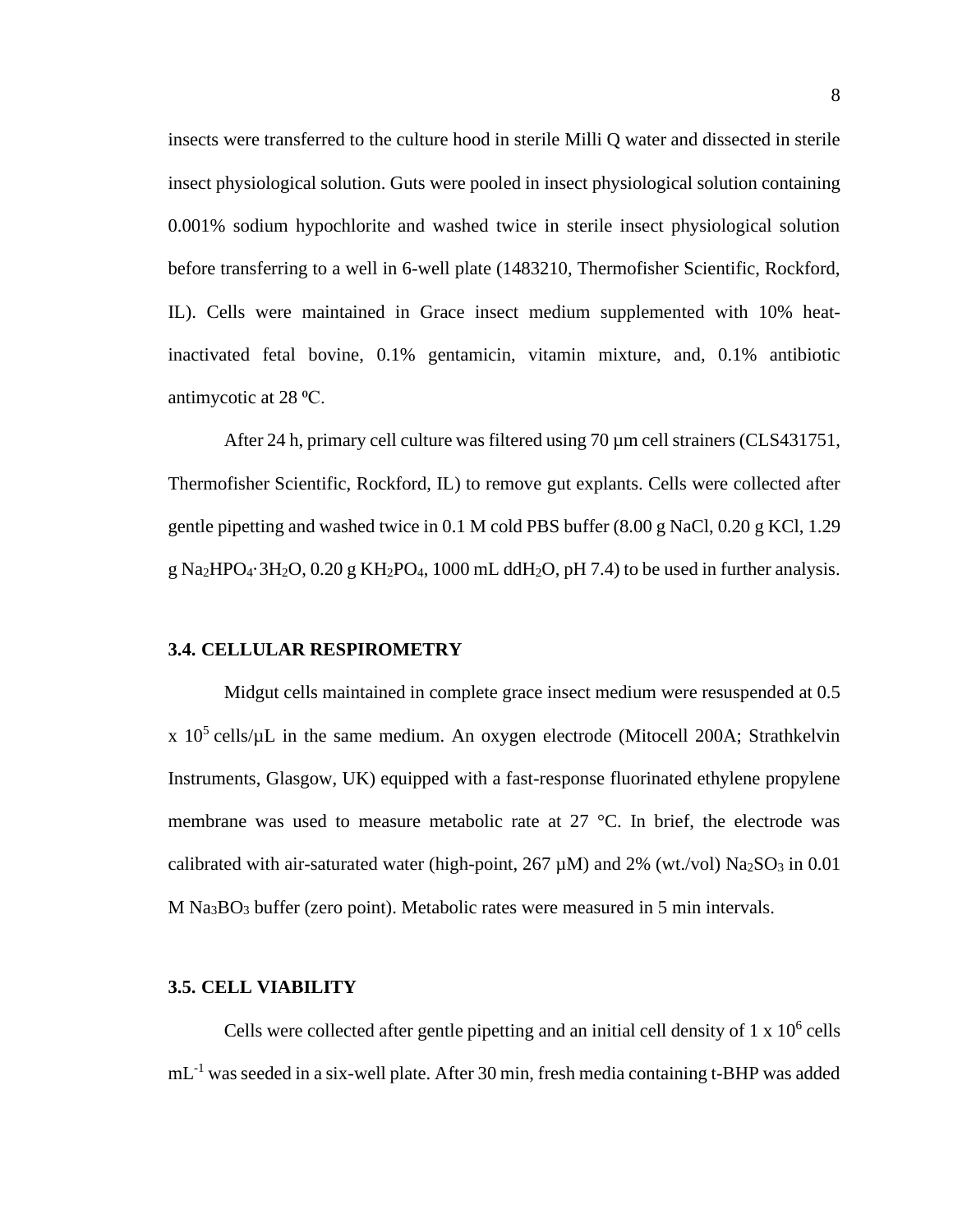to a final concentration of 3 mM, 6 mM, 12 mM, 15 mM, 50 mM, 100 mM, and 200 mM. After a 6-hour incubation at 27 °C, treated cells were collected directly in the 15 ml centrifuge tubes and washed twice at room temperature in 0.1 M cold PBS buffer. Cell pellets were resuspended in 5 µL 7AAD staining solution, incubated in dark at room temperature for 15 minutes, and cells were analyzed within an hour. Using the flow cytometer (Beckman Coulter Cytoflex), Forward scatter (FSC) vs Side scatter (SSC) gates were set appropriately to exclude debris and cell aggregate, untreated cells (negative control) stained with 7-AAD was used to define the basal level of dead cells and set up the necessary laser compensation and the 7-AAD fluorescence was collected at FL3 channel.

#### **3.6. CELL POPULATION GROWTH**

Cells were resuspended in fresh media to an initial cell density of  $0.3 \times 10^6$  cells  $mL^{-1}$  were seeded in a 125 cm<sup>2</sup> culture flask. Cell counting was performed using the Nauber hemocytometer over 48 hours. Cell viability was obtained using 7AAD single staining and fluorescence was measured using the flow cytometer.

#### **3.7. ANNEXIN V APOPTOSIS**

Simultaneous staining of cells with Annexin  $V - FITC$  (green fluorescence) and 7aminoactinomycin (7AAD) ( red fluorescence) allows the discrimination of intact cells ( Annexin  $V$  – FITC negative, 7AAD negative), early apoptotic cells (Annexin  $V$  – FITC positive, 7AAD negative), late apoptotic (Annexin V – FITC positive, 7AAD positive) and dead cells (Annexin V – FITC negative, 7AAD positive). Negative control with untreated cells was used to define the basal level of apoptotic and necrotic cells. To set up flow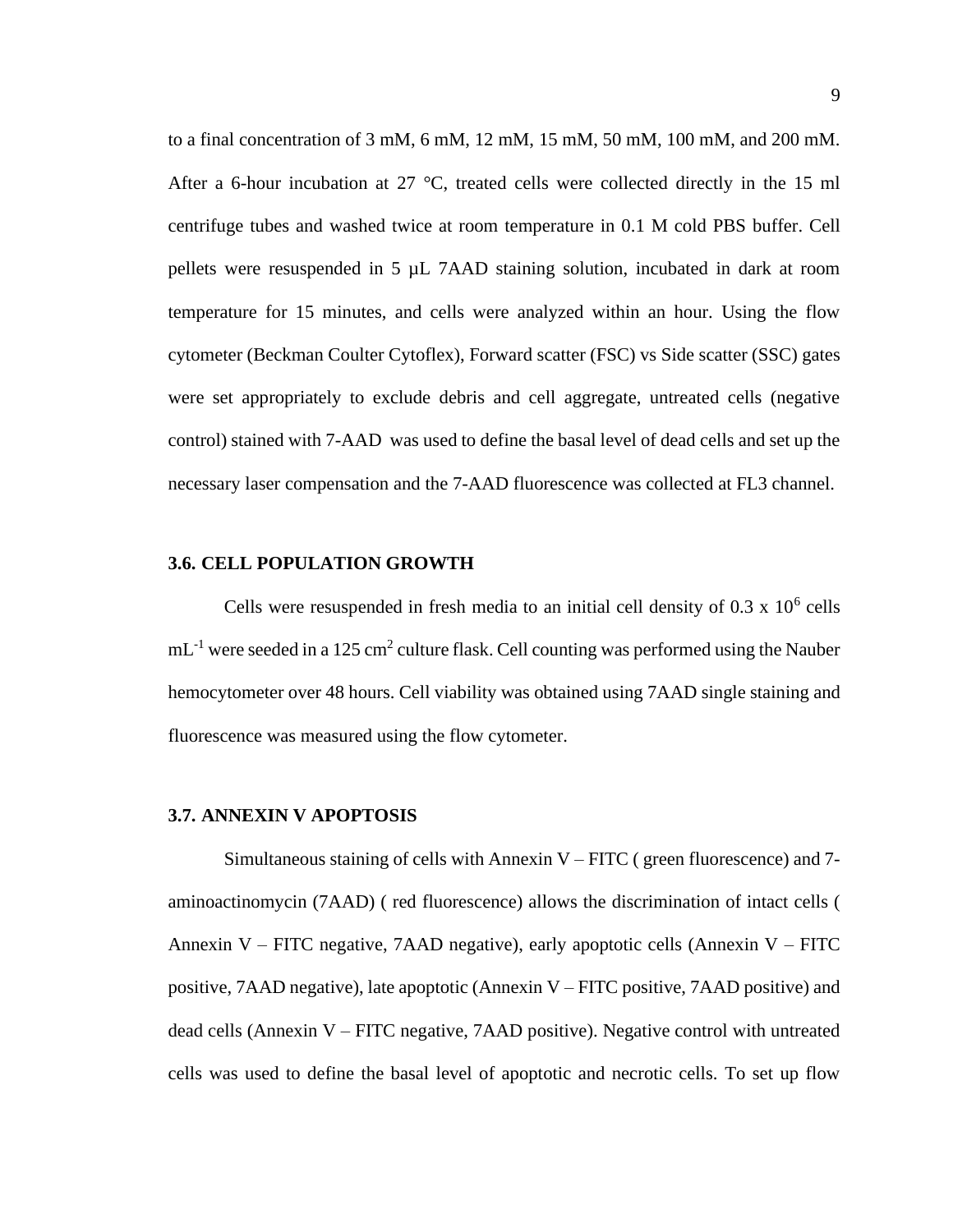cytometer compensation and quadrants, untreated unstained cells, untreated cells stained with Annexin  $V - FITC$  alone, and untreated cells stained with  $7 - AAD$  alone were used as additional controls. After exposure to t-BHP for 6 hours at 27 °C, cells were transferred directly to centrifuge tubes and washed once at room temperature in cold PBS. Cell pellets were resuspended in 100  $\mu$ L of 1X binding buffer solution at a final concentration of 1 X 10<sup>6</sup> cells/ml. To each 100  $\mu$ L of cell suspension, 5  $\mu$ L of Annexin V - FITC and 5  $\mu$ L 7AAD staining solution was added. The mixture was incubated at room temperature in the dark for 30 min. After incubation, 400 µL of 1X binding buffer solution was added and cells were analyzed within one hour. Using a flow cytometer (Beckman Coulter Cytoflex), FSC vs SSC gates were set appropriately to exclude debris and cell aggregate, the singlecolor controls were used to set up the necessary laser compensation, and the Annexin  $V -$ FITC and 7-AAD fluorescence were collected in appropriate channels.

#### **3.8. DATA ANALYSIS**

Experiments were performed at least twice using different isolations of midgut cells cockroach nymph and caterpillars. Statistical analyses of metabolic rates, oxidative damage, and apoptotic data were performed by Student's t-test and by two-way ANOVA followed by Tukey's post hoc test. Log and arcsine transformation were performed on data to satisfy normality and constant variance assumptions. In metabolic rate analysis, the null hypothesis was that there was no difference in the mean metabolic rate of the caterpillar and the cockroach while the alternative hypothesis was that the mean metabolic rate of the caterpillar was less than that of the cockroach. The t-test with unequal variance was run and the p-value was obtained. In the Student's t-test analysis of oxidative damage and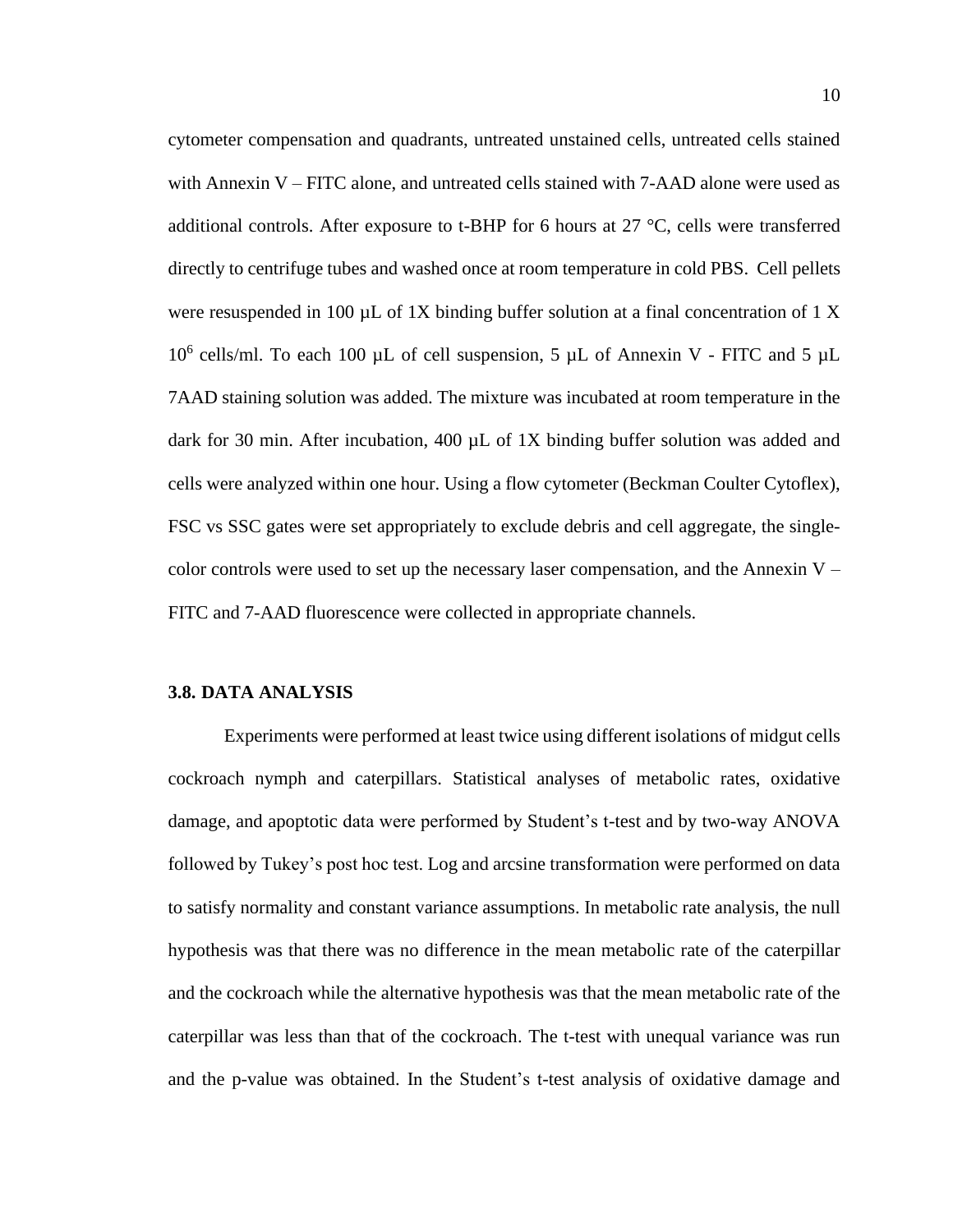apoptosis data, for each of the t-BHP concentrations, the null hypothesis was that there was no difference in the means of the percentages of viable cells and apoptotic cells between the cockroach and caterpillar while the alternative hypothesis was that the means of the percentages of viable cells and apoptotic cells in the caterpillar was less than that of the cockroach nymph. The t-test with unequal variance was run and p values obtained. In the two-way ANOVA analysis of the oxidative damage and apoptotic data, the interaction effect of the oxidant concentration and insect species on cell viability and apoptosis were determined. From the interaction plot, there appears to be an interaction between the oxidant concentration effect and the insect species effect, hence, the main effects of the oxidant concentration and insect species were not analyzed. The null hypothesis for the global F test was the average of the percentages of viable and apoptotic cells was equal to that of the cockroach while the alternative the percentages were not equal between the two insect species. After the null hypothesis was rejected for the global F-test, the Tukey pairwise comparison was performed.  $p < 0.05$  was considered as statistically significant.

Population growth data was statistically analyzed using exponential regression. Using Excel, a scatterplot of the cell count as the response variable and time in hours has explanatory variable was plotted. The exponential trendline and equation were then added. Thereafter, the correlation coefficient was obtained.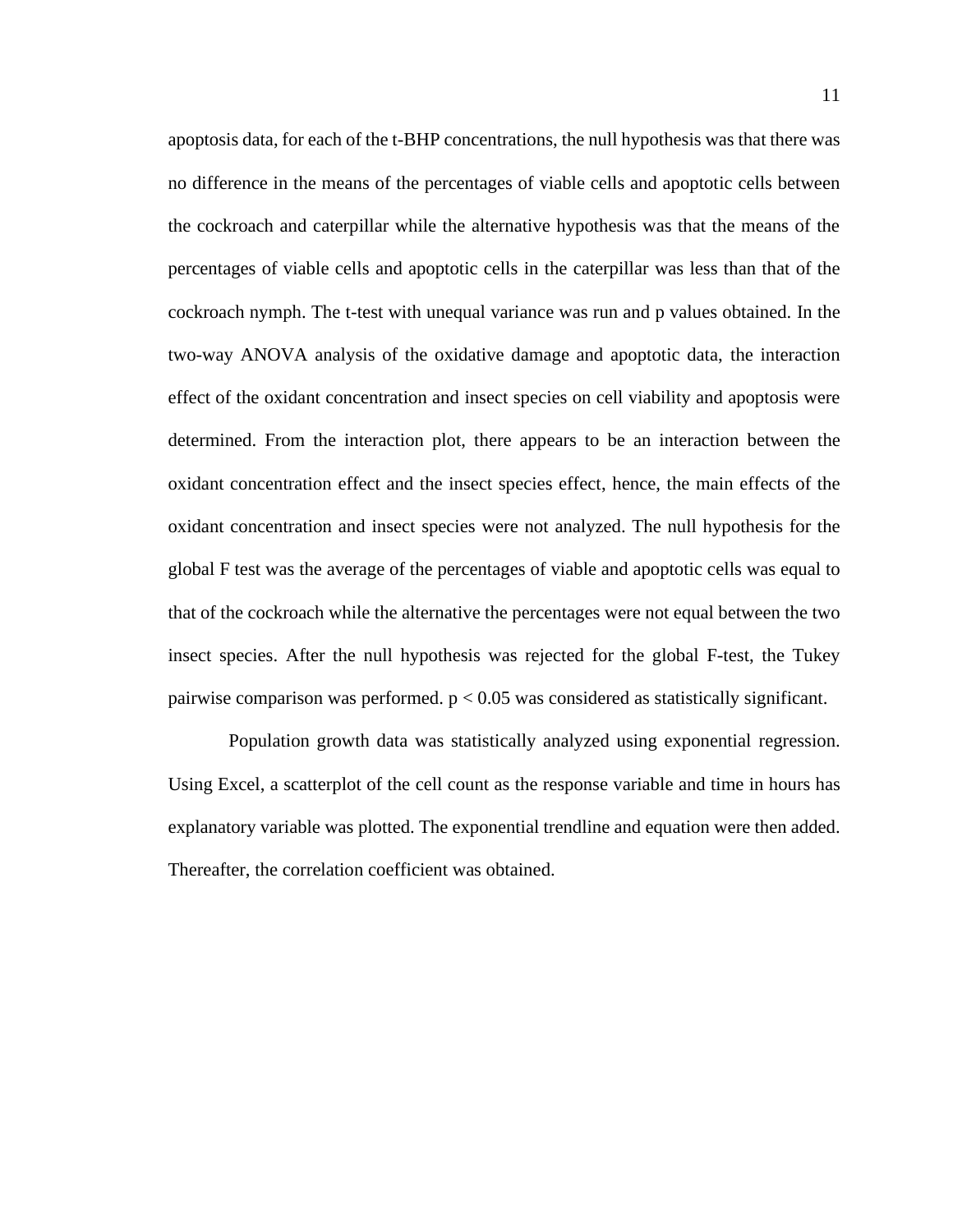#### **4. RESULTS**

#### **4.1. POPULATION GROWTH RATES AND METABOLIC RATES OF THE TURKESAN COCKROACH AND PAINTED LADY BUTTERFLY CELLS**

From the regression analysis, the growth rate of caterpillar cells was not significantly different from the cockroach nymph cells. Cockroach growth rate  $= 19$ cells/min,  $R^2 = 0.9888$  and caterpillar growth rate is 18 cells /min,  $R^2 = 0.9941$ . Metabolic rates of cockroach (0.27  $\mu$ g O<sub>2</sub>/min/million cells) is higher than caterpillars (1.075  $\mu$ g  $O_2$ /min/million cells), p-value < 0.001.



Figure 4.1 Population growth curve of cockroach nymph and painted lady butterfly caterpillar cells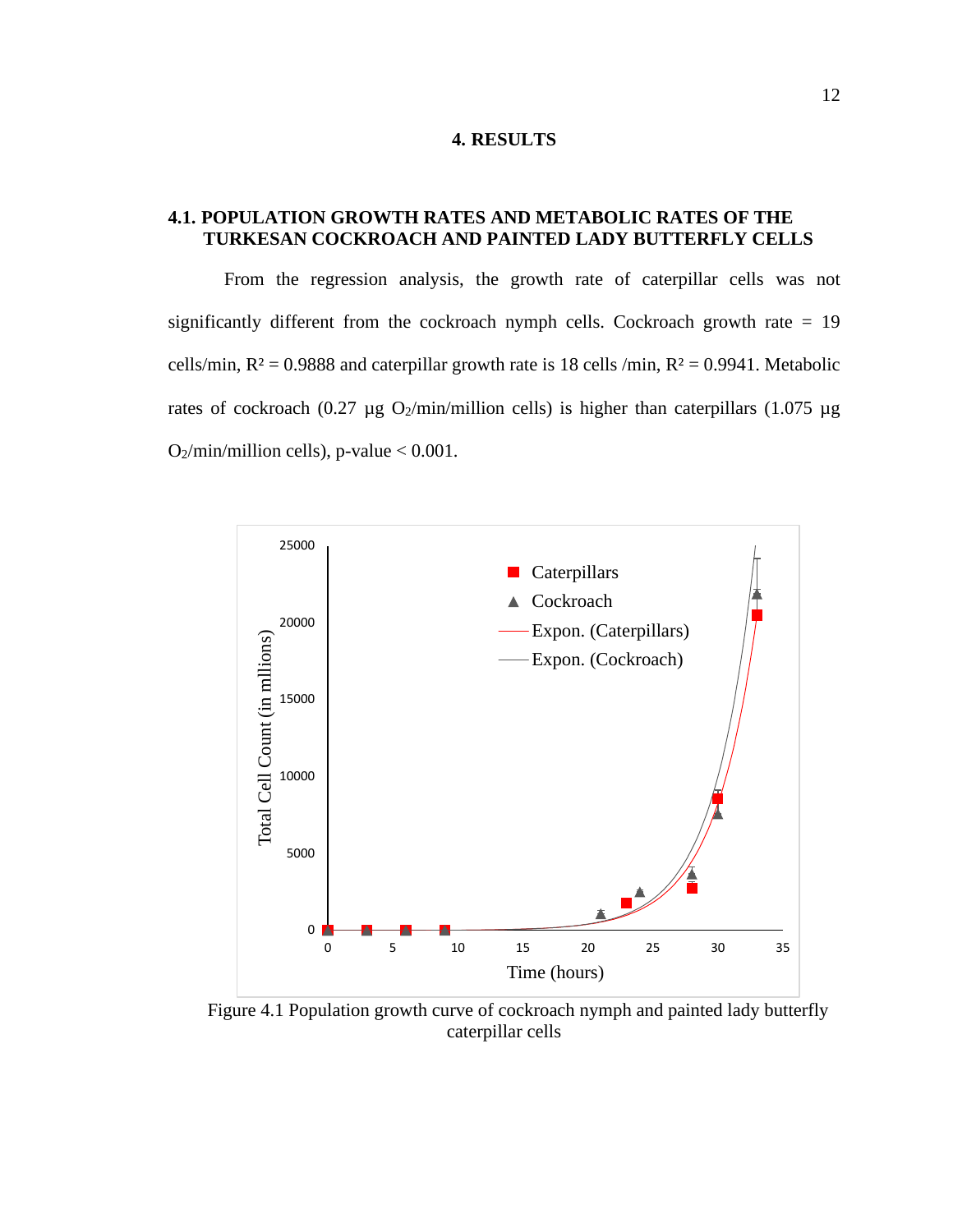

Figure 4.2 Metabolic rate of cockroach nymph and painted lady butterfly caterpillar cells

#### **4.2. ESTIMATE OF THE METABOLIC COST OF GROWTH IN THE CATERPILLAR AND COCKROACH NYMPH**

At the cellular level, we can assume energy spent on maintenance and activity (energy expended on locomotion, feeding, and other activities) is negligible. Thus Equation (1) becomes:

$$
B = E_m G \tag{2}
$$

The estimated values of the metabolic cost of growth from the measured metabolic rates and growth rates for the caterpillar and cockroach are  $0.015 \mu O<sub>2</sub>/\text{million}$  cells and  $0.056$  $\mu$ O<sub>2</sub>/million cells respectively. The metabolic rate of the Turkestan cockroach is 3.94-fold higher than that of the caterpillars ( $B = 1.0757/B = 0.2727$ ). Similarly, the metabolic cost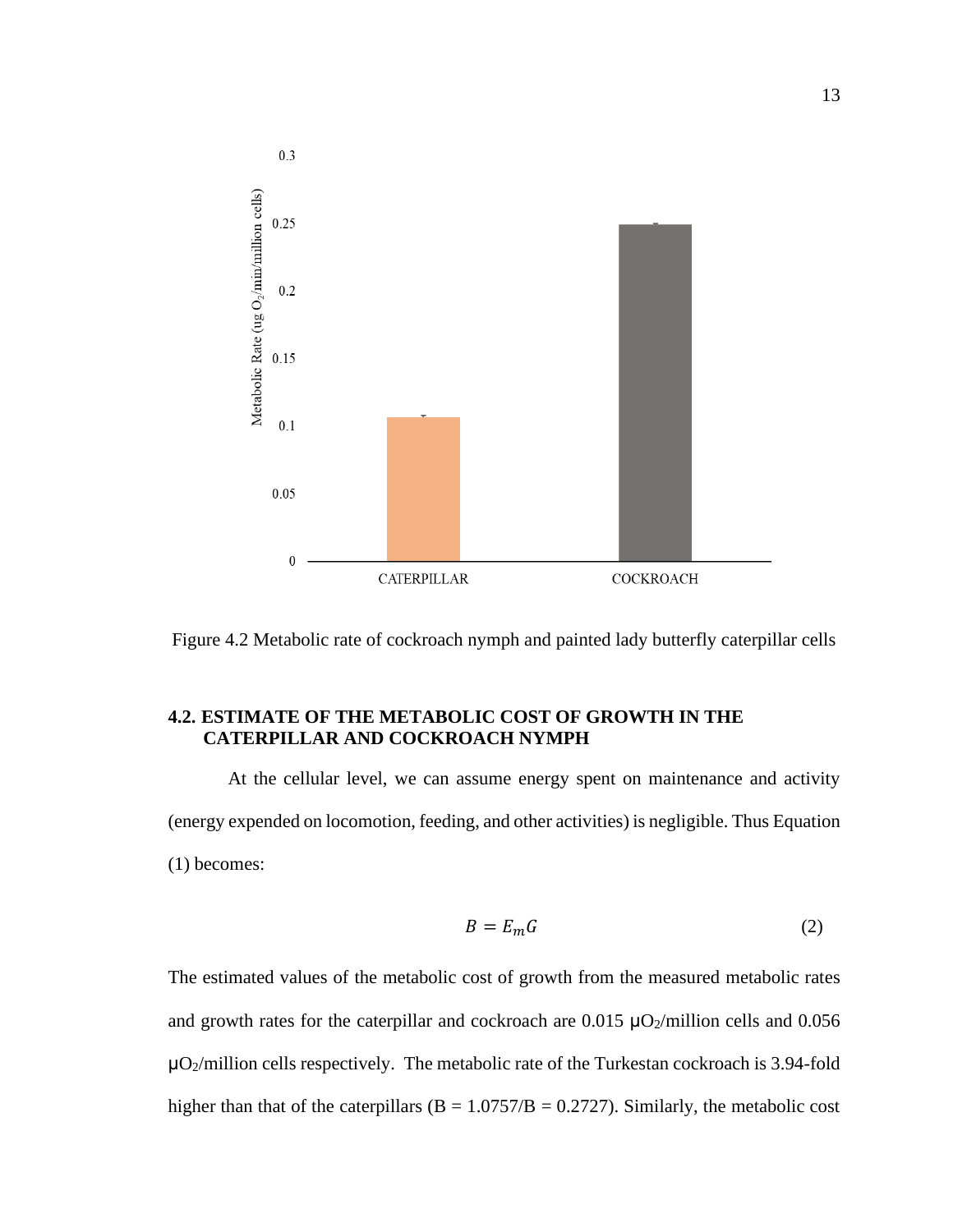of the growth of the cockroach nymph is 3.75-fold higher than the caterpillars' (0.056/0.015) (Figure 4.1 & 4.2).

#### **4.3. COCKROACH NYMPH CELLS ARE MORE RESISTANT TO OXIDATIVE DAMAGE THAN CATERPILLAR CELLS**

7AAD viability staining showed that t-BHP significantly decreased cell viability in caterpillar cells at 50 mM concentration while the cockroach cells were less affected (Figure 4.3 and 4.4) (\*p-value =  $0.0046$ ).



Figure 4.3 Cell viability of cockroach nymph and painted lady butterfly cells after six-hour exposure to t-BHP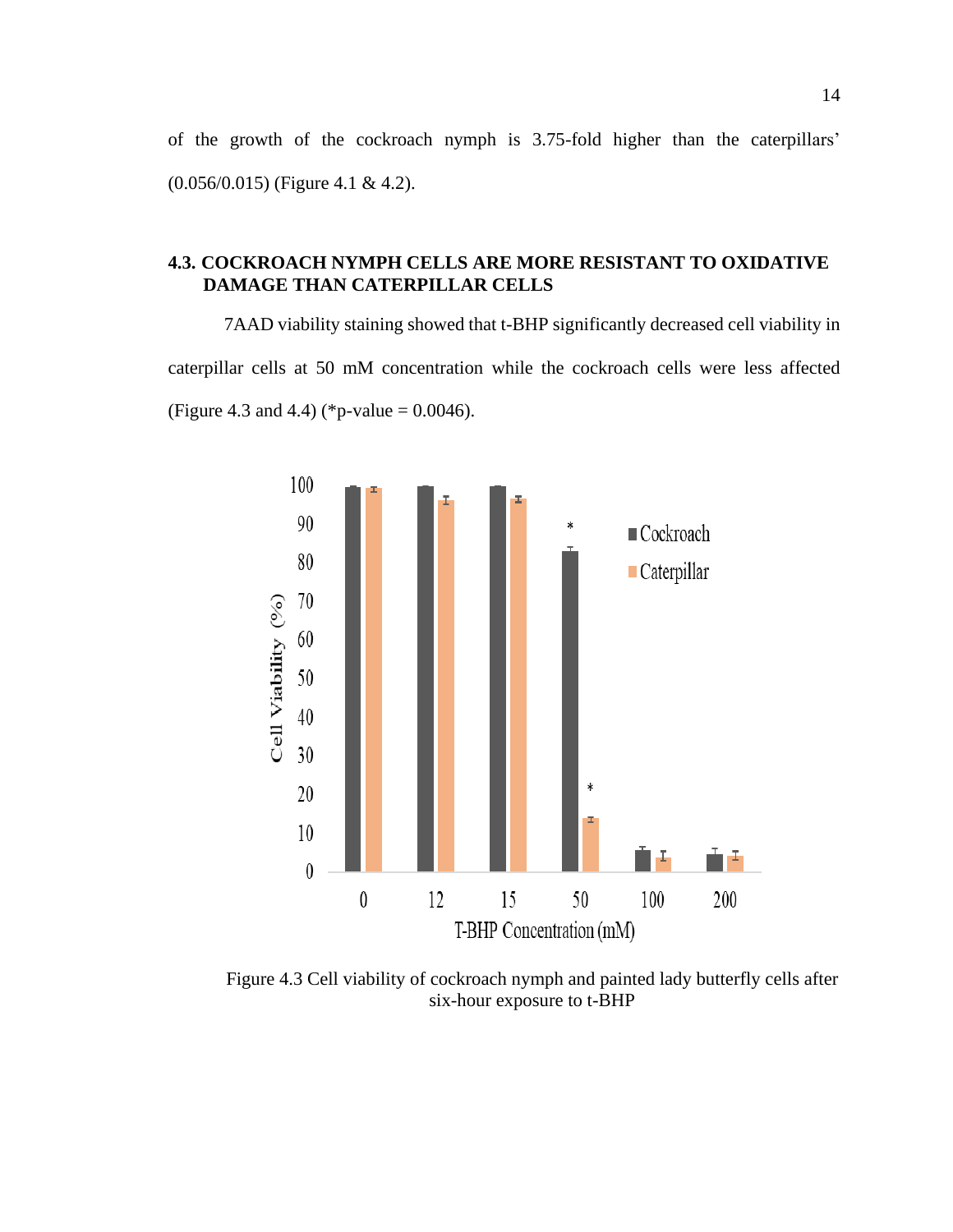

Figure 4.4 Flow cytometry analysis of cell viability of painted lady caterpillars' cells ( $a =$ control and  $b = 50$  mM t-BHP) and cockroach nymph cells (c = control and  $d = 50$  mM t-BHP)

### **4.4. T-BHP INITIATED APOPTOSIS IN THE CATERPILLAR CELLS BUT NOT IN COCKROACH CELLS**

Using Annexin V and 7AAD double staining, the percentages of apoptotic cells at

low concentrations of t-BHP was obtained. At lower concentrations (12mM and 9mM) t-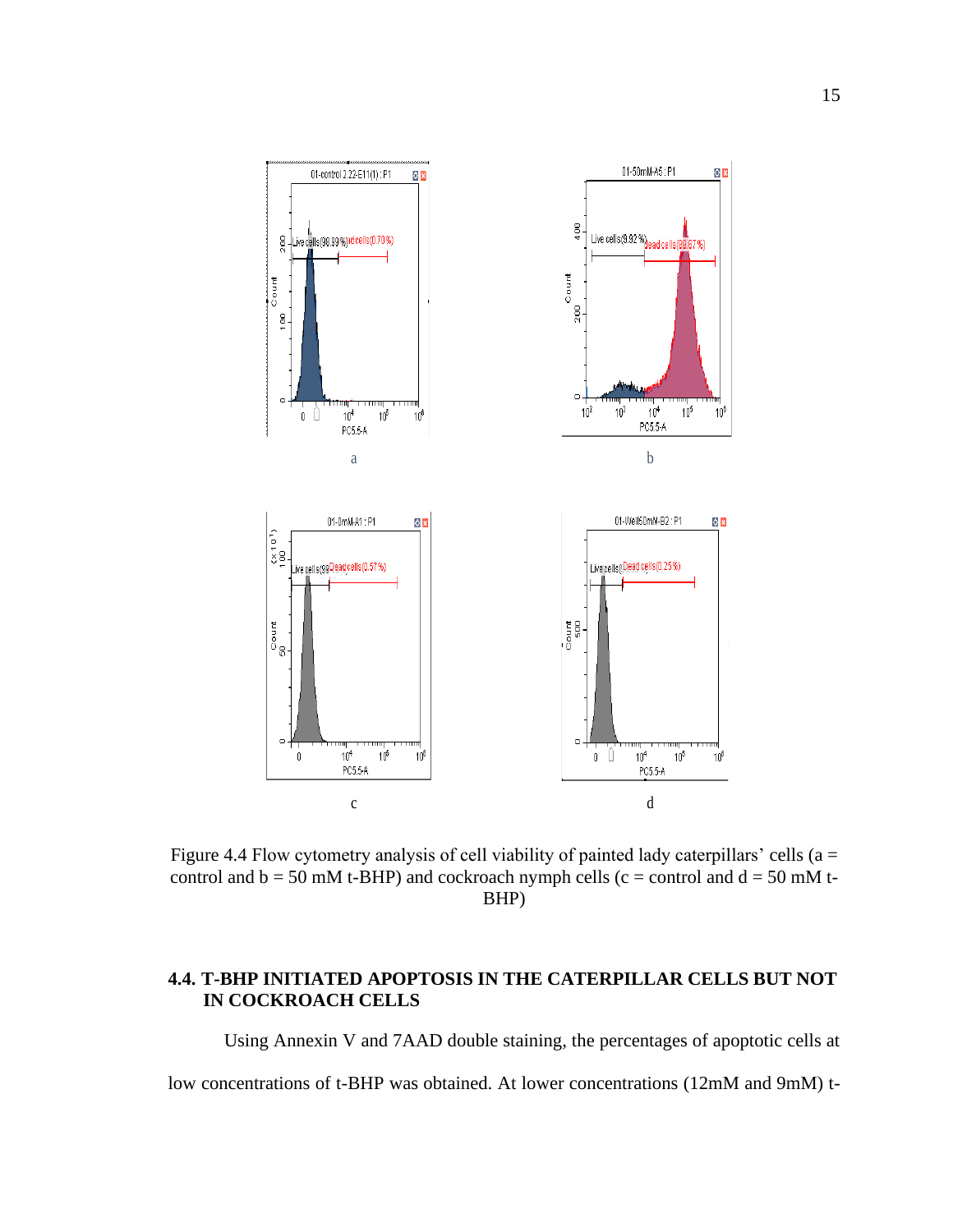BHP induced apoptosis in painted lady butterfly caterpillars' cells but not in Turkestan cockroach cells. Cockroach cells has significantly higher resistance to apoptosis than caterpillar cells (\*p value= 0.004892, \*\*p value= 0.021)



Figure 4.5 Caterpillar cells are more vulnerable to apoptosis than cockroach cells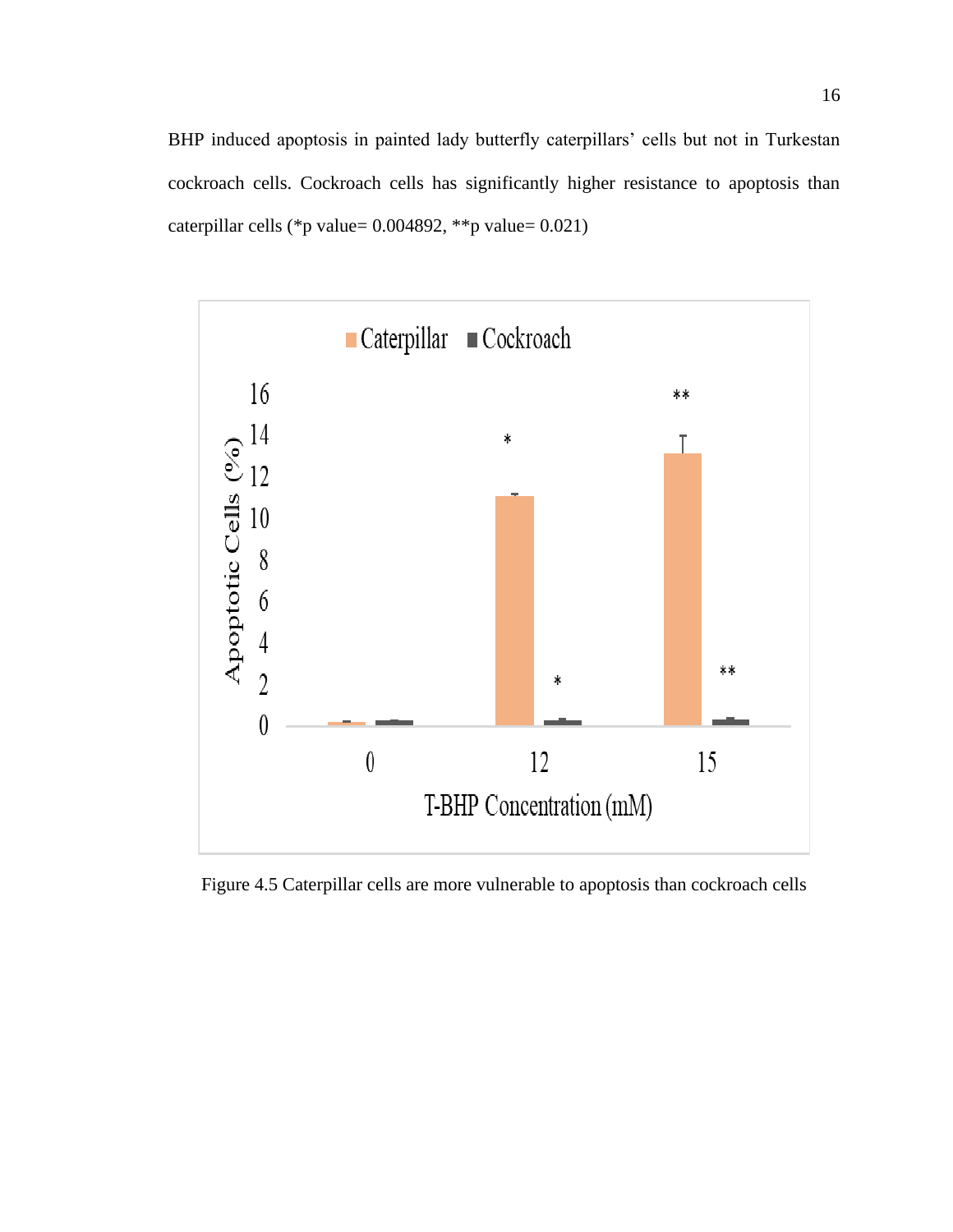

Figure 4.6 Flow cytometry analysis of apoptosis of painted lady caterpillars' cells ( $a =$ control,  $b = 12$  mM t-BHP and  $c = 15$  mM t-BHP) and Turkestan cockroach cells (d = control,  $e = 12$  mM t-BHP and  $f = 15$  mM t-BHP)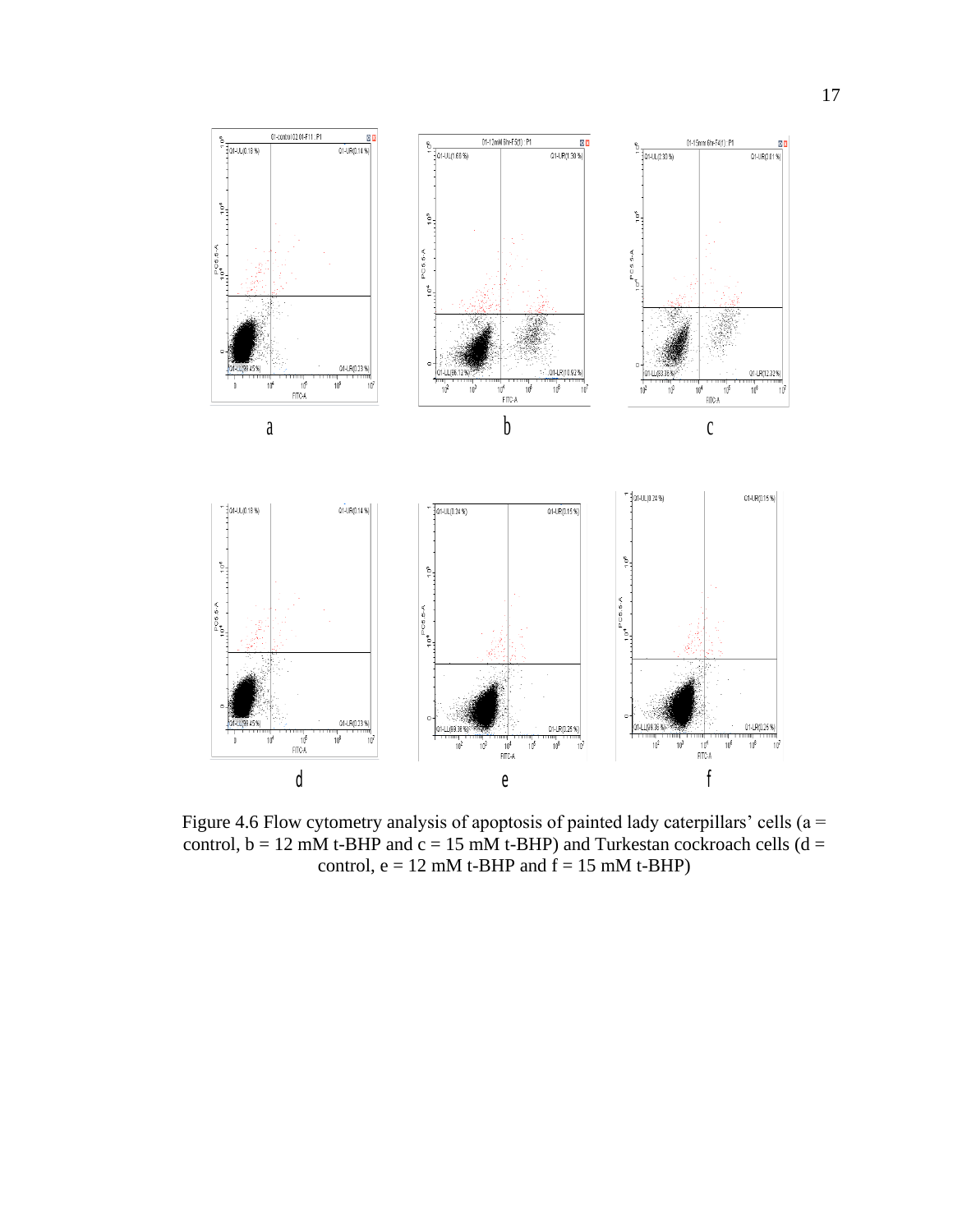#### **5. DISCUSSION**

The metabolic cost of growth is an important component of an animal's ontogenetic energy budget and is relevant in understanding the physiology and ecology of insects. The extremely low metabolic cost of growth estimated in holometabolous insect larvae in comparison to the hemimetabolous insect species could not be explained by the physiological and ecological factors associated with growth cost. In this study, we were able to establish that the painted lady caterpillar achieved its high growth rate  $(14 - 21)$ days) at the expense producing high quality while the cockroach nymph slow growth rate  $(100 - 200)$  days) was compensated with the production of a high-quality cell as the costquality hypothesis (1) proposed. First, to compare the biosynthesis energy cost in the cellular and organismal level of organization, the metabolic rates and growth rates in the midgut cells of the two insect species was estimated. Surprisingly, we found the growth rate of the caterpillar was approximately equivalent to that of the cockroach (0.3028 for caterpillar and 0.3178 for cockroach, Figure 4.1). This differed from the values reported at the organismal level by Farrel et al. (1) where the growth rate (dry mass gain per day) was 0.354M and 0.0130M dry body mass (M is the dry body mass that varies between 0.002 to 0.15g) for the caterpillar and cockroach respectively and the ratio the growth rate of the caterpillar was 27-fold higher than that of the cockroach nymph. A significant difference in the metabolic rate of the two insects was also observed (Figure 4.2). In previous literature (1), the metabolic rate of the insects at the organismal level reported was  $2976.5M^{0.794}$  and  $1101.9M<sup>1.068</sup>$  for the caterpillar and cockroach and the ratio of the metabolic rate of the caterpillar to the cockroach nymph reported was  $6.1 \pm 1.87$  but here we estimated this value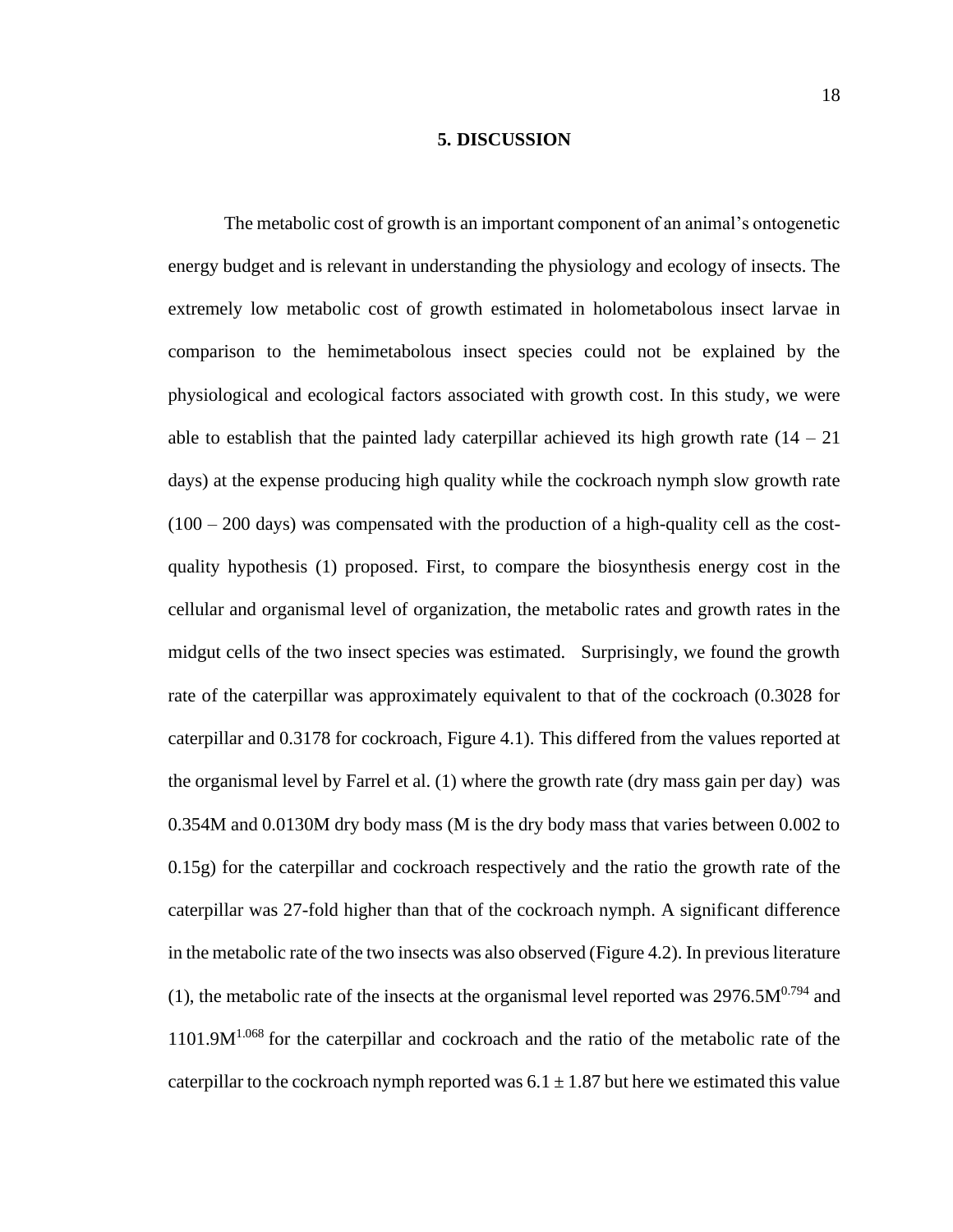to be 3.9. In the estimation of the metabolic of the Turkestan cockroach and the painted lady butterfly caterpillar, the energy expended on activity and maintenance  $(B_{M,A})$  included in the energy budget model (1) and was reported to be  $2982.4M^{0804}$  and  $1261.0M^{1.165}$  for the caterpillar and the cockroach respectively. The caterpillar was spending  $7.06 \pm 3.06$ fold energy on maintenance and activity than the cockroach nymph. Here, we estimated the metabolic growth cost assuming that the energy allocated to maintenance and activity in cells is negligible since cells expend a negligible amount of energy on maintenance, locomotion, feeding, and other activities compared to whole organisms. Using the simplified energy budget model, equation (2) (39, 41), the estimated values of the metabolic cost of growth from the measured metabolic rates and growth rates for the caterpillar and cockroach are 0.015  $\mu$ O<sub>2</sub>/million cells and 0.056  $\mu$ O<sub>2</sub>/million cells respectively and the ratio of the metabolic cost of growth in the caterpillar and cockroach was estimated to be 3.75. The growth cost ratio we estimated is approximately 5-folds less than the value reported at the organismal level (1). This difference in metabolic growth cost in the cellular and organismal levels may stem from the differences in the ratios of weights of tissues that have different energy costs in different tissues and organs and locomotion activities in whole organisms [\(4,](#page-35-4) [5,](#page-35-5) [7,](#page-35-6) [8,](#page-35-1) [26-31\)](#page-37-0). Besides, differences in metabolic rates in individual organs and tissues have been reported (67,68) and considering that the metabolic and biosynthesis cost estimated was for a tissue (midgut), we can assume that difference in the ratio of growth cost estimated at the cellular level gives a snapshot of the overall metabolic cost through the five levels of organization (cells to the organismal level) in the two insect species. Taken together, the higher metabolic cost of growth of the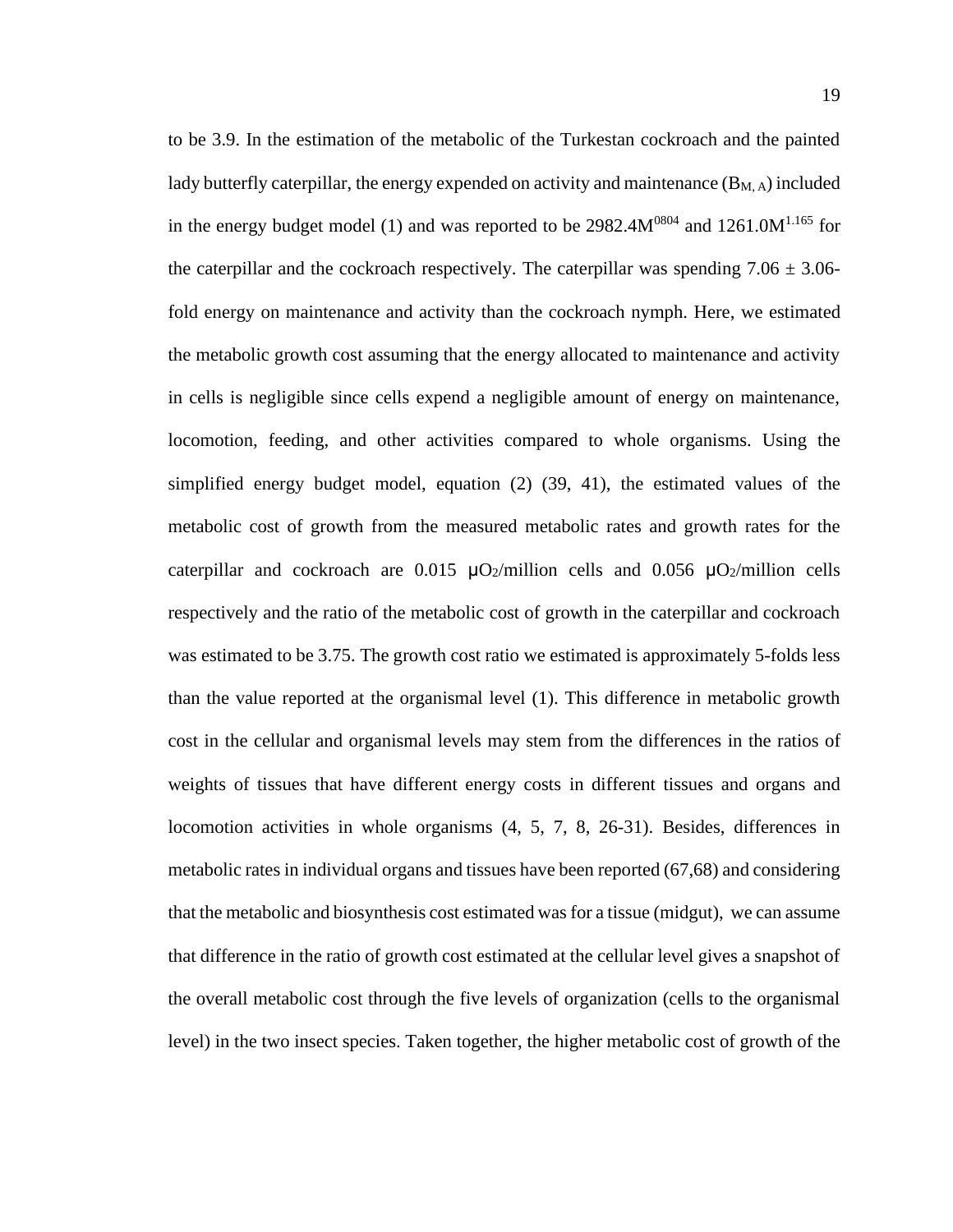Turkestan cockroach compared to the caterpillar at the cellular level is reflective of the estimated value at the organismal level.

To explore the quality of the Turkestan cockroach and caterpillar cells, oxidative damage was induced using different concentrations of t-BHP. The cell membrane is among the most vulnerable cellular component to oxidative stress. T-BHP oxidizes membrane phospholipid initiating lipid peroxidation resulting in loss of plasma membrane integrity and permanent plasma membrane permeabilization (65). 7-Aminoatinomyin D (7AAD) is a fluorescent cell viability dye that is excluded from cells with an intact membrane but penetrates dead or damaged cells and binds to the double-stranded DNA by intercalating between the cytosine and guanine bases of the DNA. It allows discrimination of viable cells using flow cytometry. From flow cytometry analysis, 7AAD viability staining showed that the cockroach cell was unaffected on exposure to the oxidant at 50 mM t-BHP concentration while there was a decrease in viability of the caterpillars' cells (Figure 4.3  $\&$ 4.4). At low concentrations of oxidant (3mM - 15 mM), the viability of cells was over 90% and there was no significant difference in the viability of the cockroach and caterpillar cells. Similarly, very high concentrations of t-BHP (100 mM and 200 mM) were severely lethal to both cell types and no significant difference in viability was observed.

Another interesting observation is the resistance of both insect species cells to low concentrations of t-BHP compared to mammalian cells. Concentrations as low as 50 μM t-BHP and a shorter incubation period was reported to induce oxidative damage in endothelial cells (66) and rat hepatocytes (37). This corroborates Kumar et al.'s study where the Lepidopteran insect cells were demonstrated to have higher extensive resistance to membrane damaging agents compared to mammalian cells (36).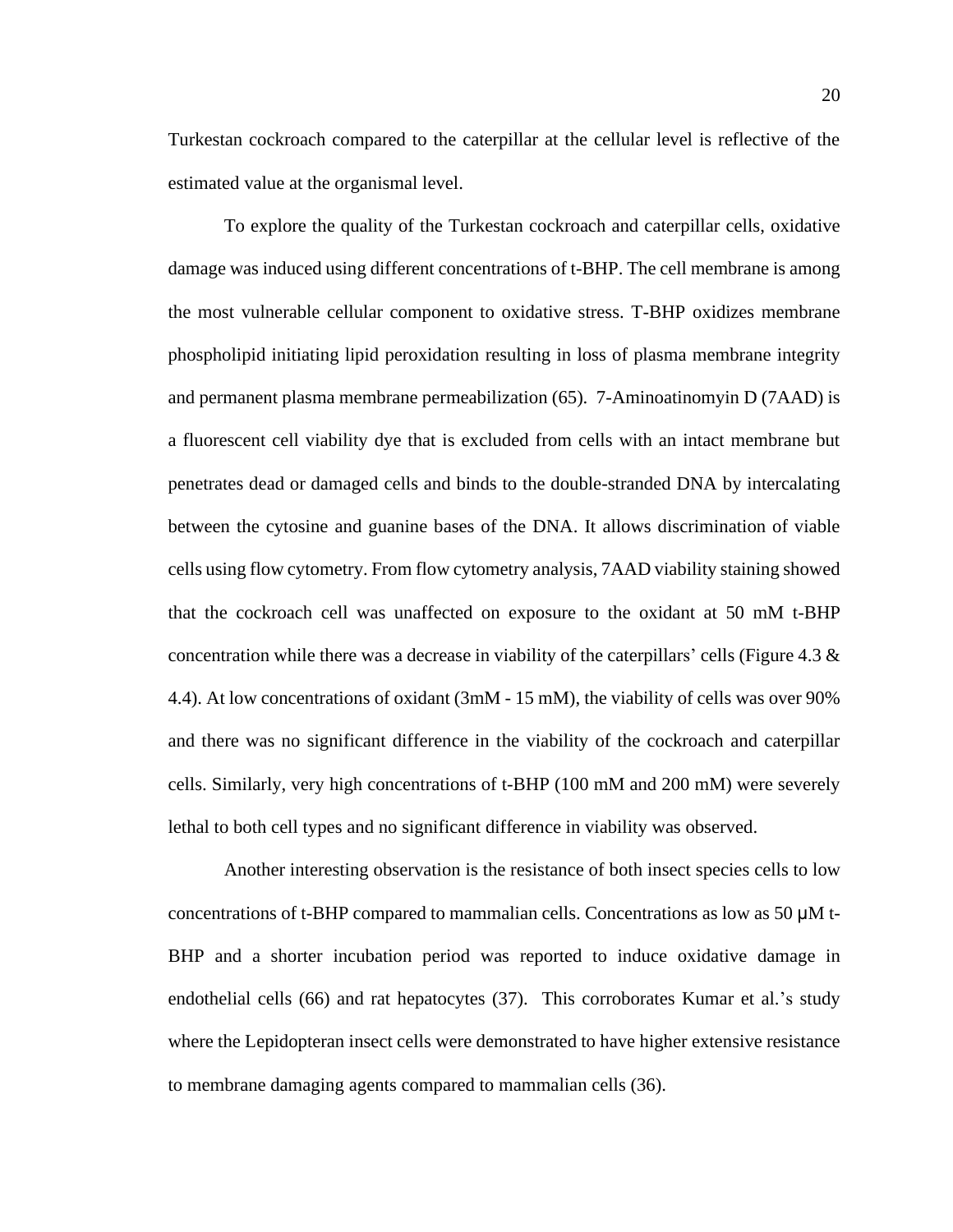Finally, we explored the resistance of Turkestan cockroach and painted lady caterpillar cells to apoptosis at low concentrations of t-BHP. Cell death could either be regulated cell death (apoptosis, autophagy, entotic) or accidental cell death (necrosis) (54). Apoptosis, programmed events by specialized cell machinery that ultimately lead to cell death, is crucial to maintaining tissue homeostasis (33). Reactive oxygen species cause DNA double-strand breakage, lipid peroxidation, mitochondria dysfunction, cell membrane disruption, and disruption of protein biosynthesis which may induce apoptosis and ultimately cell death (51 - 53). At lower concentrations, Annexin V/7AAD double staining showed that t-BHP initiated apoptosis in the caterpillar cells but not in cockroach cells (Figure 4.5 & 4.6). The initiation of apoptosis indicates the vulnerability of the caterpillar's cell macromolecules to oxidative stress. For instance, DNA strand breakage may have occurred in the caterpillar cell as a result of oxidative damage which sequentially initiated apoptosis. When DNA double-strand breakage occurs, the cell surveillance pathways arrest proliferation in G1, S, or G2 checkpoint in response to damage (34). The cell cycle checkpoint is dependent on the induction of p53, tumor suppressor protein, which induces cell cycle arrest to promote DNA repair or initiates apoptosis when the DNA damage is serious and impossible to repair (48). Lipid peroxidation of the caterpillar cell membrane could as well play an important role in inducing apoptosis. The product of lipid peroxidation destroys DNA, protein, and enzyme activity (55), damage phospholipids directly, and act as an inducing signal for programmed cell death (56). Mitochondria dysfunction caused by the opening of permeability pore due to damage and crosslinking of membrane thiols (44-47) is another possible apoptotic inducer in the caterpillar cell. Oxidation of proteins causes changes in protein structure resulting in protein denaturation,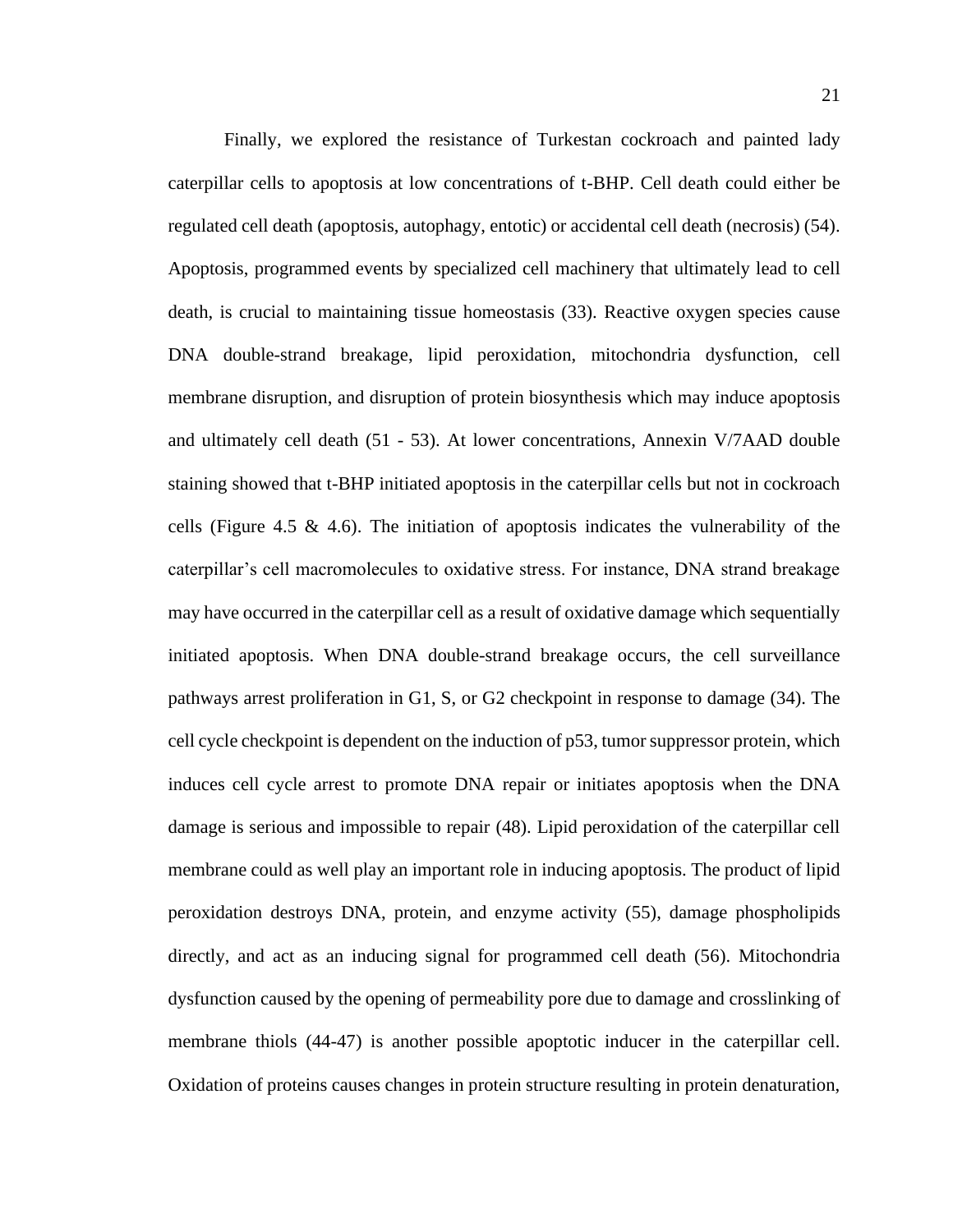reduced solubility, and loss of biological functions (58). The most error-prone step in gene expression is protein folding. Oxidative stress leads to the accumulation of unfolded or misfolded proteins, a condition called stressed ER. Stressed Endoplasmic reticulum causes disruption of disulfide bond or inhibition of  $Ca^{2+}$  ATPase resulting inn inactivation of enzyme or important signaling molecules. When ER stress is too severe, the proapoptotic signaling pathway is activated in the cell (35,60,62). ER stress also causes mitochondria dysfunction and increase mitochondria reactive oxygen species production.

The higher vulnerability of the caterpillar cells to oxidative stress shows that the caterpillar cells have a poor-quality bio-tissue compared to the Turkestan cockroach has a result of its extremely low energy biosynthesis cost. Taking protein synthesis as an example, amino acid synthesis and efficiency proofreading in have been demonstrated to differ in energy cost  $(9 - 14)$  and protein stability is dependent on the presence susceptible amino acid chains side chains containing aromatic side chains (phenylalanine, tryptophan, tyrosine) or sulfur e.g. cysteine and methionine (56,57) or less efficient proof-reading during protein synthesis. So, to achieve its high growth rate, the painted lady butterfly expended a low amount of energy in amino acid synthesis and efficient proofreading resulting in the production of less stable proteins susceptible to oxidative damage.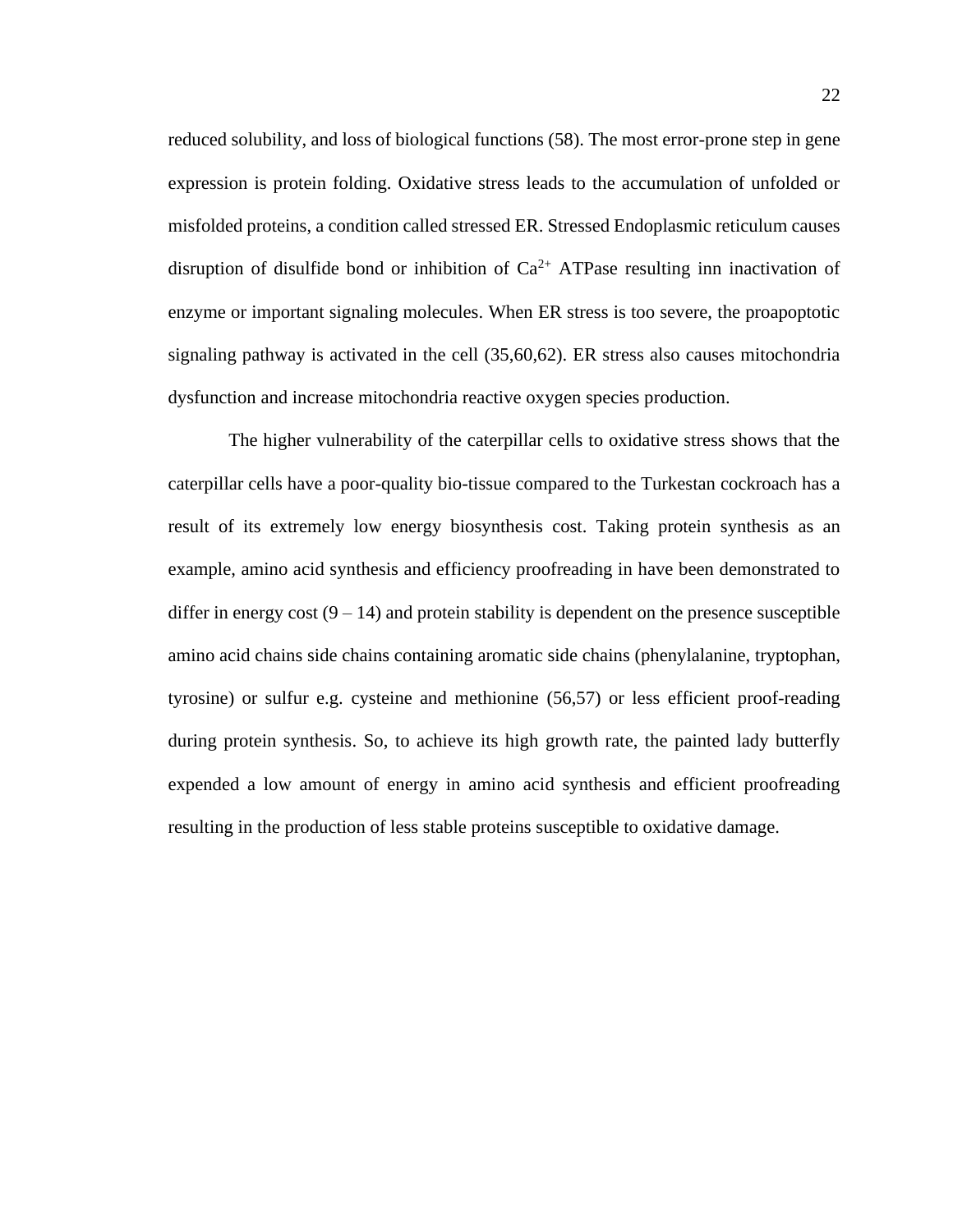#### **6. CONCLUSION**

In this study, the metabolic cost of growth of the Turkestan cockroach and painted lady butterfly was estimated at the cellular level and the estimated ratio of the growth cost between the two insect species was found to be relatively equivalent to the obtained values at the organismal level of organization. The cost quality hypothesis was established to be true based on the higher vulnerability of the caterpillar cells to oxidative insults than the Turkestan cockroach cells. It would be interesting to test this hypothesis in the caterpillar's cellular macromolecules. If one species has a higher value of biosynthetic energy cost and better tissue quality than the other, the hypothesis suggests that it may have some features of its proteins, such as amino acid composition that leads to better protein stabilities, more efficient proofreading of protein synthesis, a higher turnover rate of newly synthesized proteins, higher chaperon and proteasomal activities. As a test of the hypothesis, one of these mechanisms may be chosen, and the proteasomal activity, which costs a considerable amount of ATP and directly determines protein homeostasis may be investigated.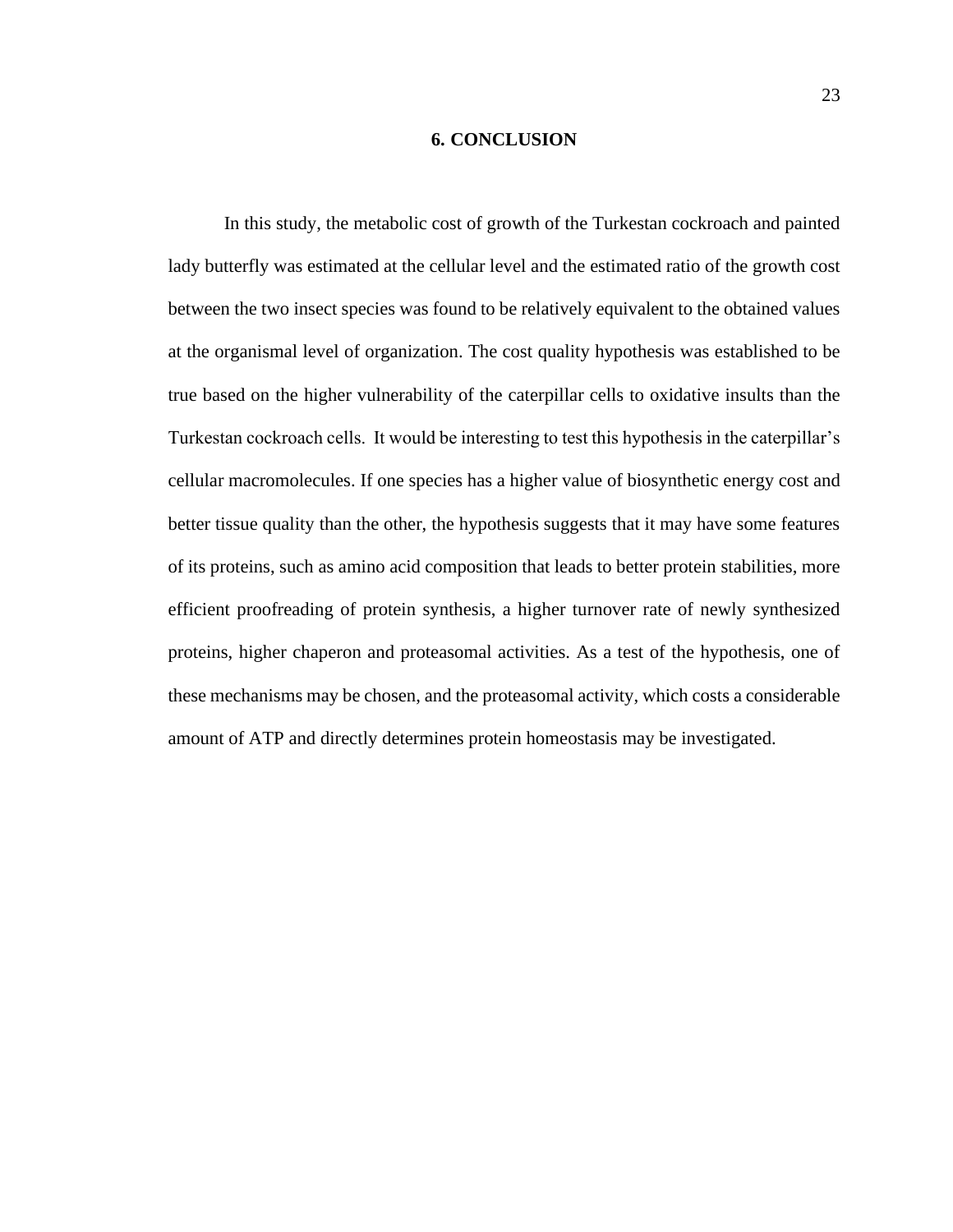### **APPENDIX**

### **RAW DATA**

The average population growth of the caterpillar and cockroach cells incubated at 27⁰C taken over a 48-hour period and the standard mean error (SEM) (Table A.1. and Table A.2.).

| Time (hours) | Caterpillar                  |  |  |
|--------------|------------------------------|--|--|
|              | Total cell count $\pm$ SEM   |  |  |
| 0            | 1000000                      |  |  |
| 3            | $2333333 \pm 333333$         |  |  |
| 6            | $4333333 \pm 333333$         |  |  |
| 9            | $15333333 \pm 881917$        |  |  |
| 23           | $1791333333 \pm 246745708$   |  |  |
| 28           | $2754000000 \pm 422014612$   |  |  |
| 30           | $8554666666 \pm 573101018$   |  |  |
| 33           | $20492000000 \pm 1686830262$ |  |  |

Table A.1. Population growth of caterpillar cells

 $\mathbf{r}$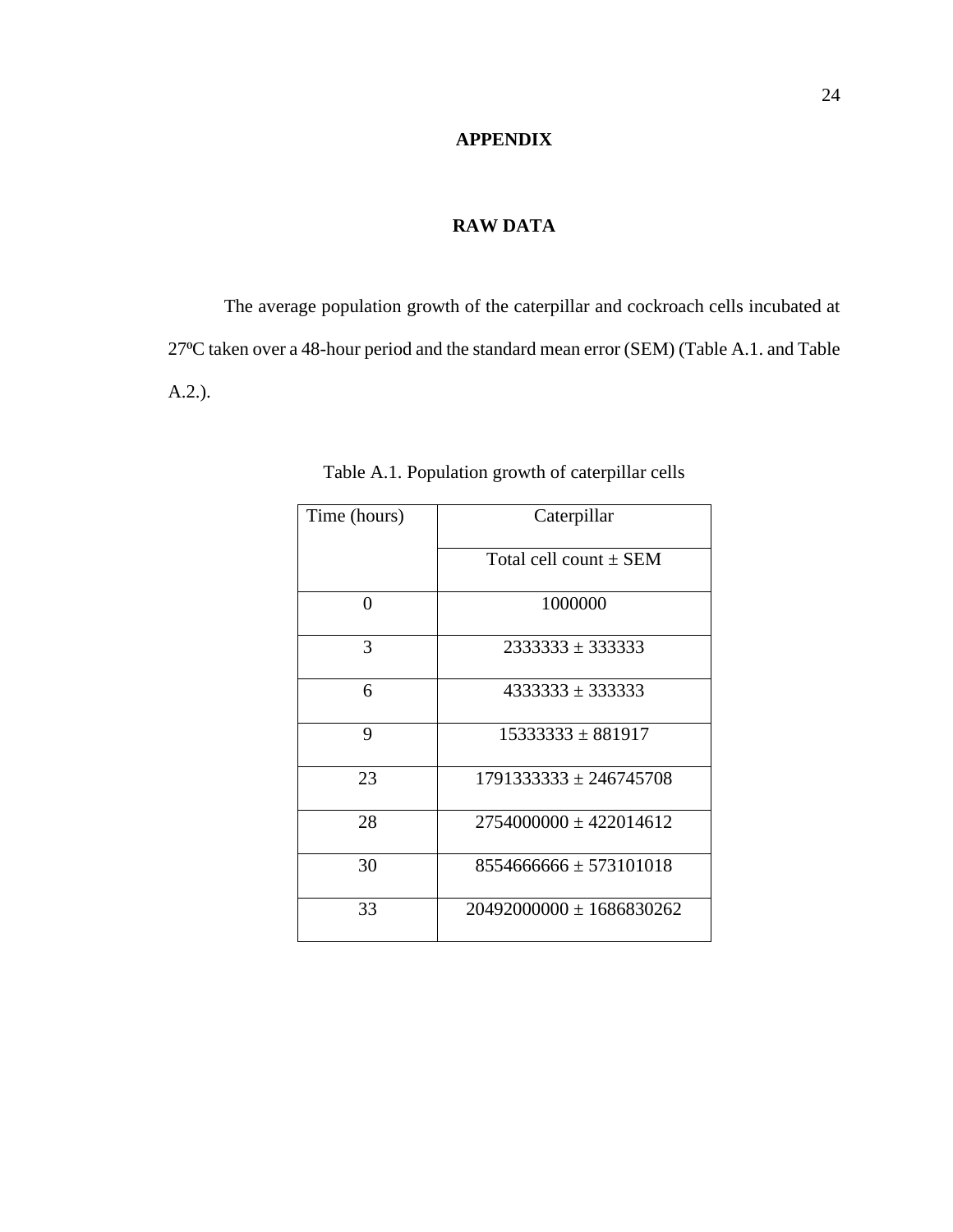| Time (hours) | Cockroach                    |  |
|--------------|------------------------------|--|
|              | Total cell count $\pm$ SEM   |  |
| 0            | 1000000                      |  |
| 3            | $1210000 \pm 140000$         |  |
| 6            | $4650000 \pm 150000$         |  |
| 9            | $14000000 \pm 1000000$       |  |
| 21           | $1090000000 \pm 199000000$   |  |
| 24           | $2500000000 \pm 146000000$   |  |
| 28           | $3670000000 \pm 457000000$   |  |
| 30           | $7580000000 \pm 753000000$   |  |
| 33           | $21900000000 \pm 2290000000$ |  |

Table A.2. Population growth of cockroach cells

Mean metabolic rates of the caterpillar cells and cockroach cells measured at 27°C and the standard mean error (SEM) (Table A.3.).

| Caterpillar              | Cockroach                |
|--------------------------|--------------------------|
| Respirometry $\pm$ SEM   | Respirometry $\pm$ SEM   |
| (ugO2/min/million cells) | (ugO2/min/million cells) |
| $0.1065 \pm 0.0015$      | $0.249 \pm 0.001$        |

Table A.3. Metabolic rates of cockroach and caterpillar cells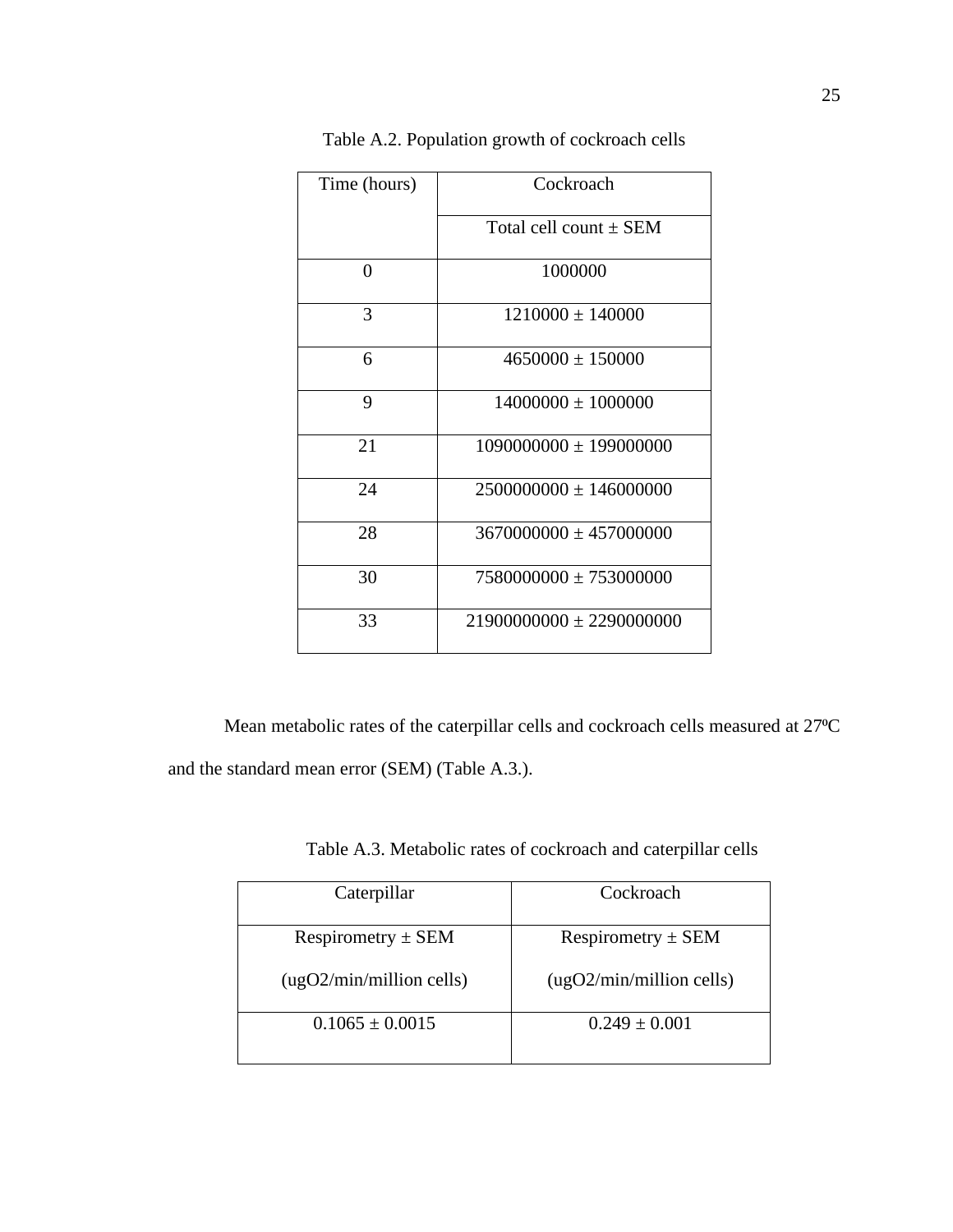| t-BHP concentration | Caterpillar              | Cockroach                |
|---------------------|--------------------------|--------------------------|
| (mM)                | Cell viability $\pm$ SEM | Cell viability $\pm$ SEM |
|                     | (% )                     | (% )                     |
| $\theta$            | $99.357 \pm 0.175$       | $99.705 \pm 0.065$       |
| 12                  | $96.17 \pm 0.865$        | $99.81 \pm 0.01$         |
| 15                  | $91.24 \pm 1.185$        | $99.77 \pm 0.13$         |
| 50                  | $13.9 \pm 0.31$          | $95.24 \pm 0.96$         |
| 100                 | $3.89 \pm 1.35$          | $5.46 \pm 1.09$          |
| 200                 | $4.235 \pm 1.06$         | $4.56 \pm 1.46$          |

Table A.4. Cell viability of caterpillar and cockroach cells after treatment with t-BHP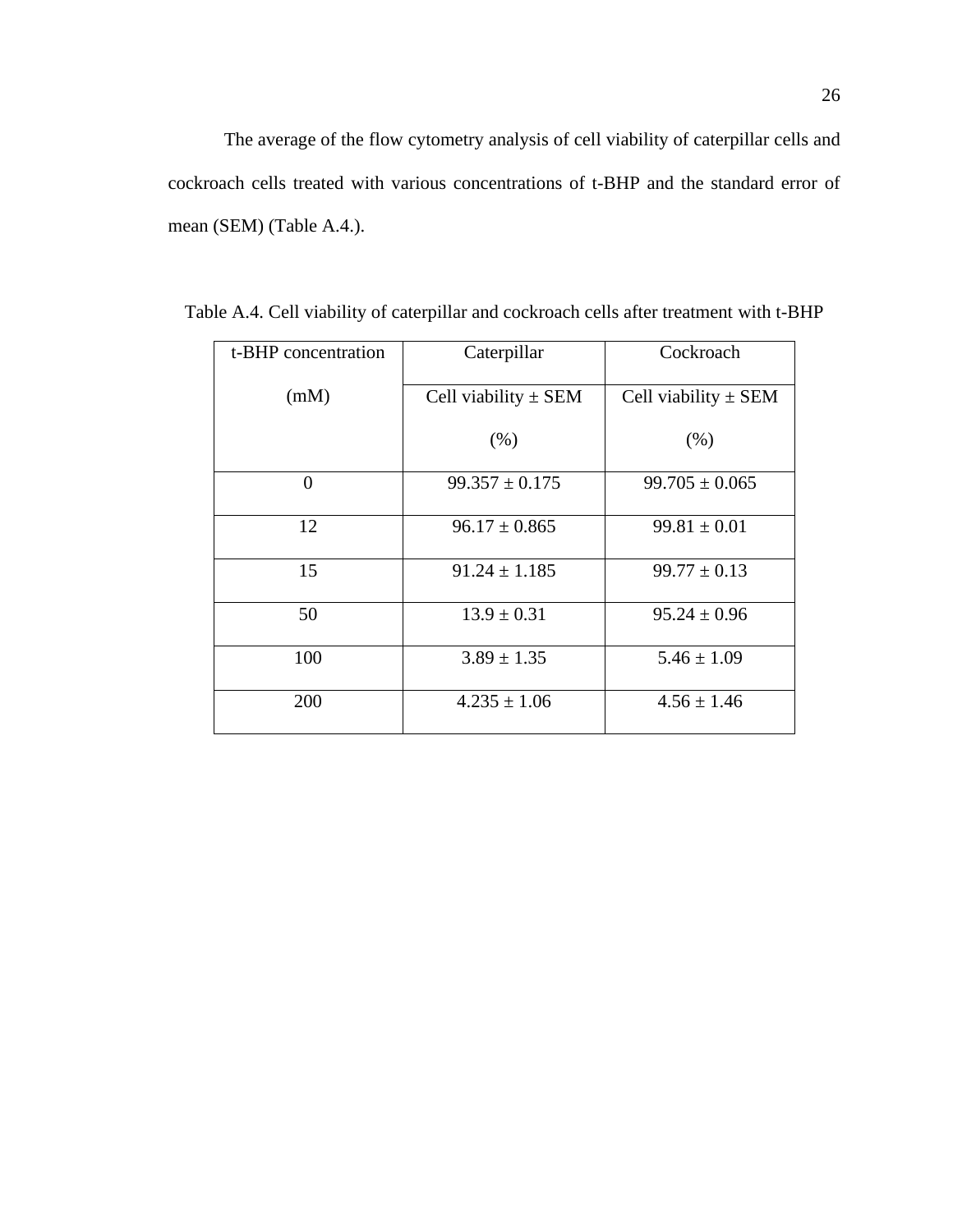The average flow cytometry analysis of Annexin V apoptosis of caterpillar cells treated with different concentrations of t-BHP and the standard error of mean (SEM) (Table A.5.).

| t-BHP concentration | Caterpillar               | Cockroach                 |
|---------------------|---------------------------|---------------------------|
| (mM)                | Apoptotic cells $\pm$ SEM | Apoptotic cells $\pm$ SEM |
|                     | (% )                      | (% )                      |
| 0                   | $0.25 \pm 0.05$           | $0.28 \pm 0.065$          |
| 12                  | $11.07 \pm 0.15$          | $0.3 \pm 0.07$            |
| 15                  | $13.165 \pm 0.845$        | $0.325 \pm 0.075$         |

Table A.5. Annexin V apoptosis analysis after treatment with t-BHP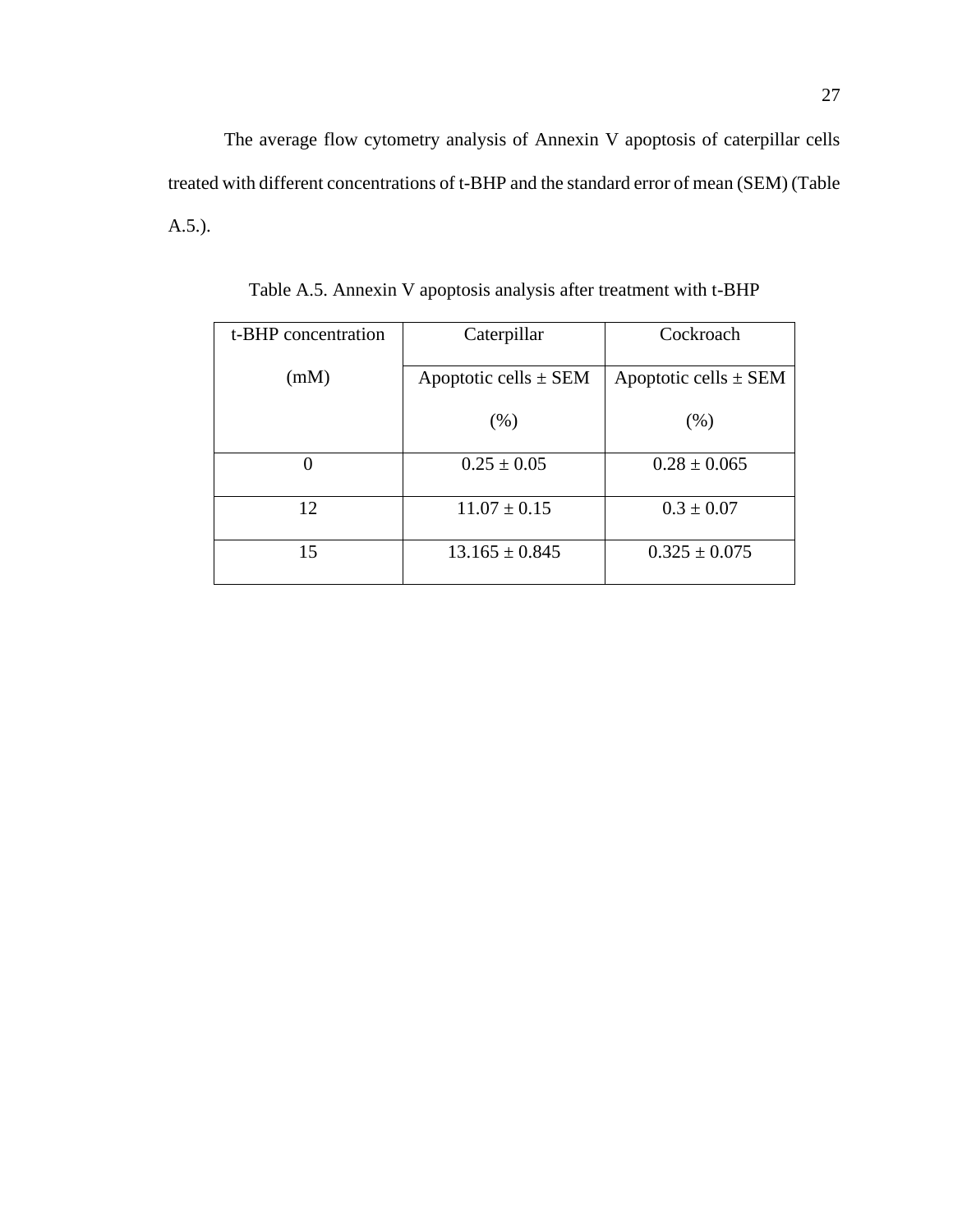#### **REFERENCES**

- <span id="page-35-0"></span>1. Ferral N, Gomez N, Holloway K, Neeter H, Fairfield M, Pollman K, Huang YW, Hou C. The extremely low energy cost of biosynthesis in holometabolous insect larvae. Journal of Insect Physiology. 2020;120:103988. doi: https://doi.org/10.1016/j.jinsphys.2019.103988.
- 2. Brody S. Bioenergetics and growth. New York: Reinhold; 1945.
- 3. West GB, Brown JH, Enquist BJ. A general model for ontogenetic growth. Nature. 2001;413:628-
- <span id="page-35-4"></span>4. Hou C, Zuo WY, Moses ME, Woodruff WH, Brown JH, West GB. Energy uptake and allocation during ontogeny. Science. 2008;322:736-9. doi: DOI 10.1126/science.1162302.
- <span id="page-35-5"></span>5. Moses Melanie E, Hou C, Woodruff William H, West Geoffrey B, Nekola Jeffery C, Zuo W, Brown James H. Revisiting a Model of Ontogenetic Growth: Estimating Model Parameters from Theory and Data. Am Nat. 2008;171(5):632-45. doi: 10.1086/587073.
- 6. Ricklefs RE. Energetics of reproduction in birds. In: Paynter RAJ, editor. Avian Energetics. Cambridge, MA: Nuttall Ornithol Club 15; 1974.
- <span id="page-35-6"></span>7. Peterson CC, Walton BM, Bennett AF. Metabolic costs of growth in free-living Garter Snakes and the energy budgets of ectotherms. Functional Ecology. 1999;13(4):500-7. doi: 10.1046/j.1365-2435.1999.00339.x.
- <span id="page-35-1"></span>8. Wieser W. Cost of Growth in Cells and Organisms - General Rules and Comparative Aspects. Biological Reviews of the Cambridge Philosophical Society. 1994;69:1-33.
- <span id="page-35-2"></span>9. Kafri M, Metzl-Raz E, Jona G, Barkai N. The Cost of Protein Production. Cell Reports. 2016;14(1):22-31. doi: https://doi.org/10.1016/j.celrep.2015.12.015.
- 10. Swire J. Selection on Synthesis Cost Affects Interprotein Amino Acid Usage in All Three Domains of Life. Journal of Molecular Evolution. 2007;64(5):558-71. doi: 10.1007/s00239-006-0206-8.
- 11. Akashi H, Gojobori T. Metabolic efficiency and amino acid composition in the proteomes of Escherichia coli and Bacillus subtilis. Proceedings of the National Academy of Sciences. 2002;99(6):3695-700.
- <span id="page-35-3"></span>12. Ponnuswamy PK, Muthusamy R, Manavalan P. Amino acid composition and thermal stability of proteins. International Journal of Biological Macromolecules. 1982;4(3):186-90. doi: https://doi.org/10.1016/0141-8130(82)90049-6.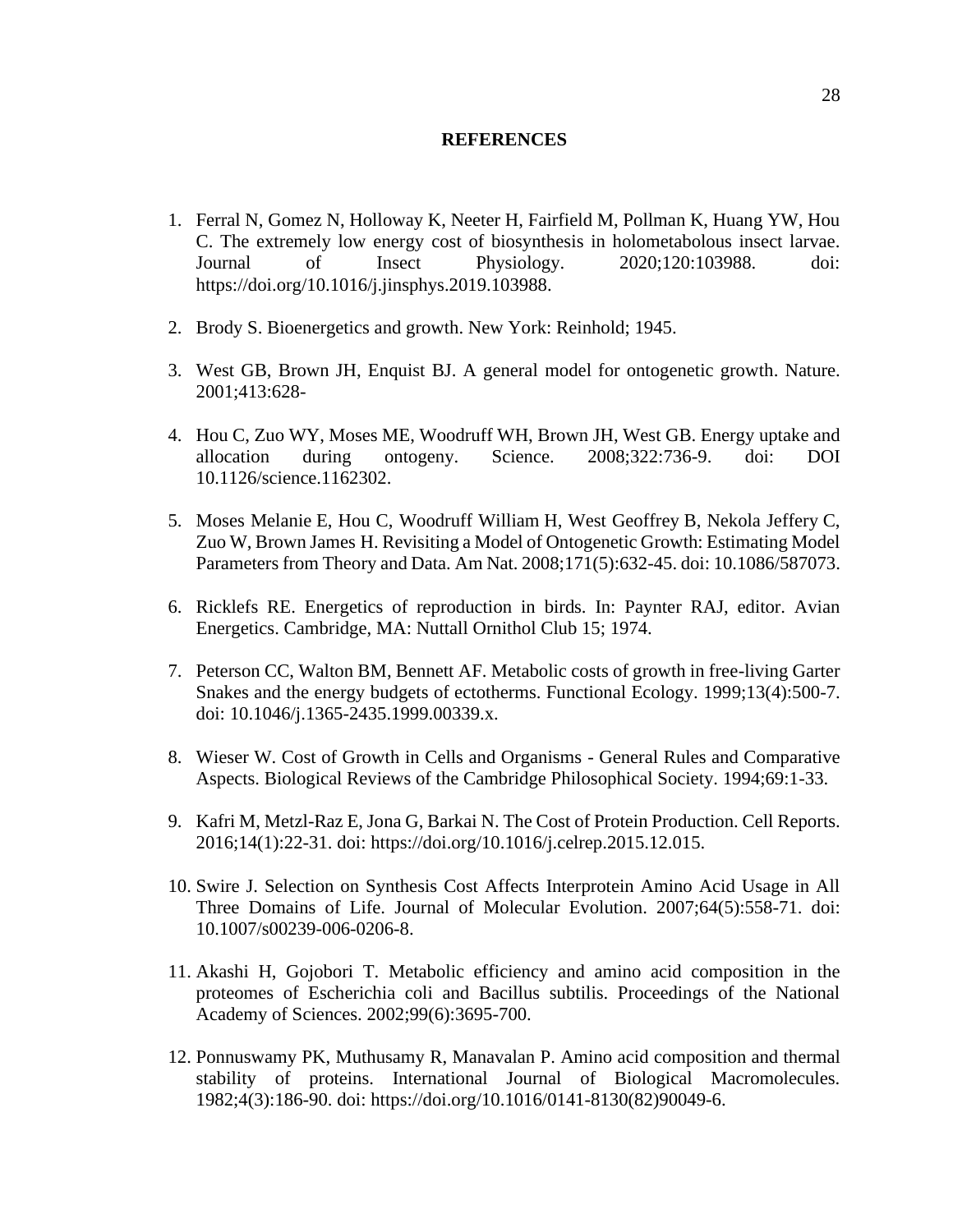- <span id="page-36-0"></span>13. Argos P, Rossman MG, Grau UM, Zuber H, Frank G, Tratschin JD. Thermal stability and protein structure. Biochemistry. 1979;18(25):5698-703. doi: 10.1021/bi00592a028. PubMed PMID: 518863.
- <span id="page-36-1"></span>14. Jakubowski H. Energy cost of translational proofreading in vivo. The aminoacylation of transfer RNA in Escherichia coli1994. 4-20 p.
- <span id="page-36-2"></span>15. Blomberg C. Thermodynamic aspects on accuracy in the synthesis of biomolecules. International Journal of Quantum Chemistry. 1983;23(2):687-707. doi: doi:10.1002/qua.560230238.
- <span id="page-36-3"></span>16. Cochella L, Green R. Fidelity in protein synthesis. Current Biology. 2005;15(14):R536-R40. doi: 10.1016/j.cub.2005.07.018.
- <span id="page-36-4"></span>17. Santra M, Farrell DW, Dill KA. Bacterial proteostasis balances energy and chaperone utilization efficiently. Proceedings of the National Academy of Sciences. 2017;114(13):E2654-E61.
- 18. Salway KD, Gallagher EJ, Page MM, Stuart JA. Higher levels of heat shock proteins in longer-lived mammals and birds. Mechanisms of ageing and development. 2011;132(6-7):287-97.
- 19. Dahl J-U, Gray MJ, Jakob U. Protein quality control under oxidative stress conditions. Journal of Molecular Biology. 2015;427(7):1549-63.
- 20. Reichmann D, Voth W, Jakob U. Maintaining a healthy proteome during oxidative stress. Molecular cell. 2018;69(2):203-13.
- <span id="page-36-5"></span>21. Aldaz S, Escudero LM. Imaginal discs. Current Biology. 2010;20(10):R429-R31. doi: 10.1016/j.cub.2010.03.010.
- 22. Madhavan MM, Schneiderman HA. Histological analysis of the dynamics of growth of imaginal discs and histoblast nests during the larval development of Drosophila melanogaster. Wilhelm Roux's archives of developmental biology. 1977;183(4):269- 305.
- 23. Lowe T, Garwood RJ, Simonsen TJ, Bradley RS, Withers PJ. Metamorphosis revealed: time-lapse three-dimensional imaging inside a living chrysalis. Journal of The Royal Society Interface. 2013;10(84). doi: 10.1098/rsif.2013.0304.
- 24. Lockshin RA. Cell death in metamorphosis. In: Bowen ID, Lockshin RA, editors. Cell death in biology and pathology. Dordrecht: Springer Netherlands; 1981. p. 79-121.
- 25. Locke M. Cell Structure during Insect Metamorphosis. In: Gilbert LI, Frieden E, editors. Metamorphosis: A Problem in Developmental Biology. Boston, MA: Springer US; 1981. p. 75-103.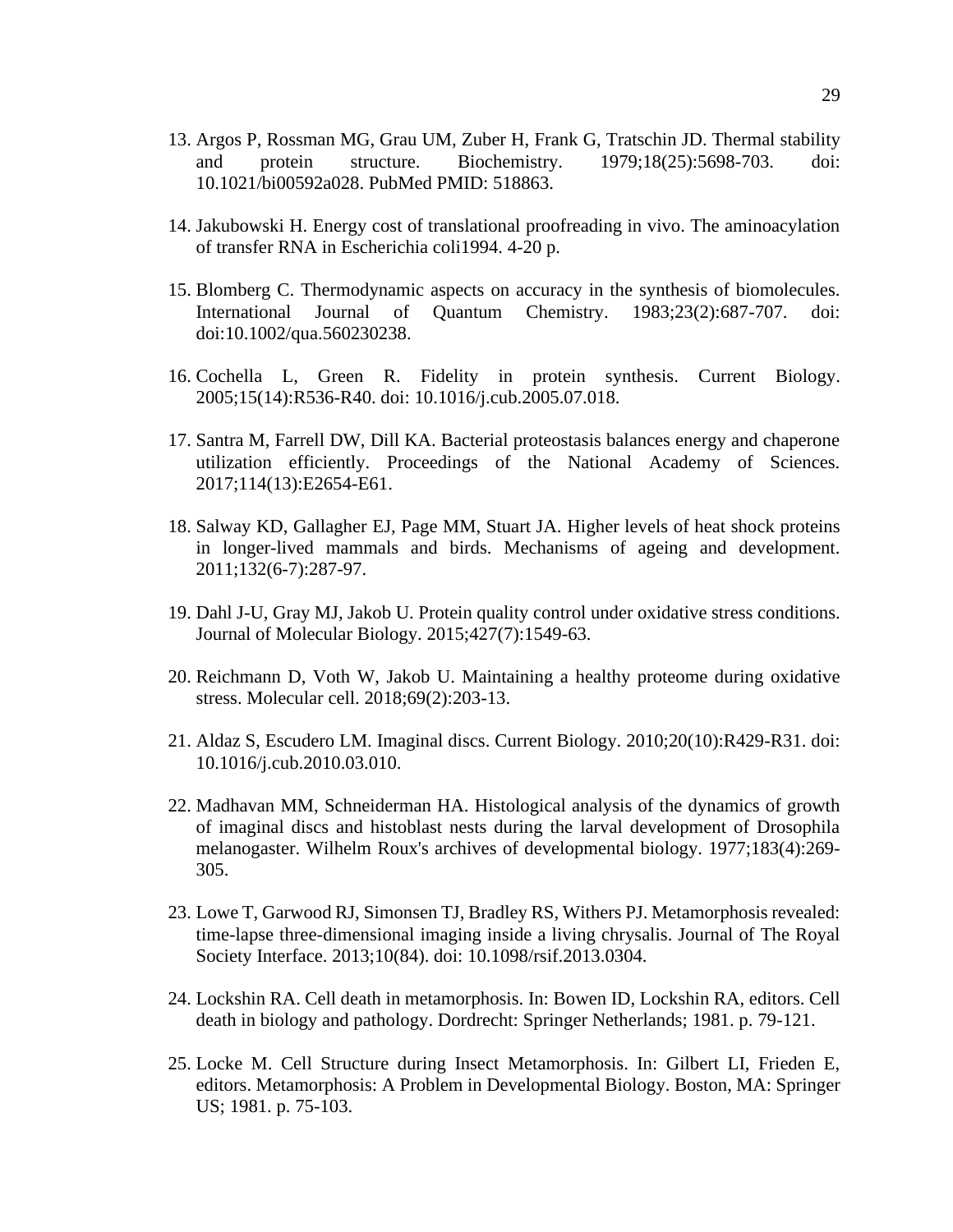- <span id="page-37-0"></span>26. Millward DJ, Garlick PJ, Reeds PJ. The energy cost of growth. Proceedings of the Nutrition Society. 1976;35(03):339-49. doi: doi:10.1079/PNS19760054.
- 27. Parry GD. The influence of the cost of growth on ectotherm metabolism. Journal of Theoretical Biology. 1983;101(3):453-77.
- 28. Sibly RM, Calow P. Physiological Ecology of Animals: An Evolutionary Approach. Palo Alto, U.S.A.: Blackwell Scientific publications; 1986.
- 29. Jorgensen CB. Metabolic costs of growth and maintenance in the toad, Bufo bufo. Journal of Experimental Biology. 1988;138(1):319-31.
- 30. Aoyagi Y, Tasaki I, Okumura J-i, Muramatsu T. Energy cost of whole-body protein synthesis measured in vivo in chicks. Comparative Biochemistry and Physiology Part A: Physiology. 1988;91(4):765-8.
- 31. Blaxter KL. Energy Metabolism in Animals and Man. Cambridge, U.K.: Cambridge Univ. Press; 1989.
- 32. Hakim, R. S., Caccia, S., Loeb, M., & Smagghe, G. (2009). Erratum: Primary culture of insect midgut cells (In Vitro Cellular & Developmental Biology - Animal DOI: 10.1007/s11626-009-9176-7). In *In Vitro Cellular and Developmental Biology - Animal* (Vol. 45, Issue 8, p. 490).
- 33. Galluzi L., Vitale Ilio et al. Molecular mechanisms of cell death: recommendations of Nomenclature Committee on cell death 2018. Cell death & differentiation (2018)  $25:486 - 541$
- 34. Shackelford, Rodney E Kaufmann, William K Paules1', Richard S Cell cycle control, checkpoint mechansms, and genotoxic stress. Environmental Health perspective 1999(vol. 107, supplement 1)
- 35. Cao SS and Kaufman RJ. Unfolded protein response. Curr Biol 22: R622–R626, 2012.
- 36. Kumar, J.S., Suman, S., Singh, V. et al. Radioresistant Sf9 insect cells display moderate resistance against cumene hydroperoxide. Mol Cell Biochem **367,** 141–151 (2012).
- 37. Kučera O, Endlicher R, Roušar T, et al. The effect of tert-butyl hydroperoxide-induced oxidative stress on lean and steatotic rat hepatocytes in vitro. Oxid Med Cell Longev. 2014; 2014:752506. doi:10.1155/2014/752506
- 38. Sies H. Oxidative stress: oxidants and antioxidants. Experimental physiology, 1991;82 291-295.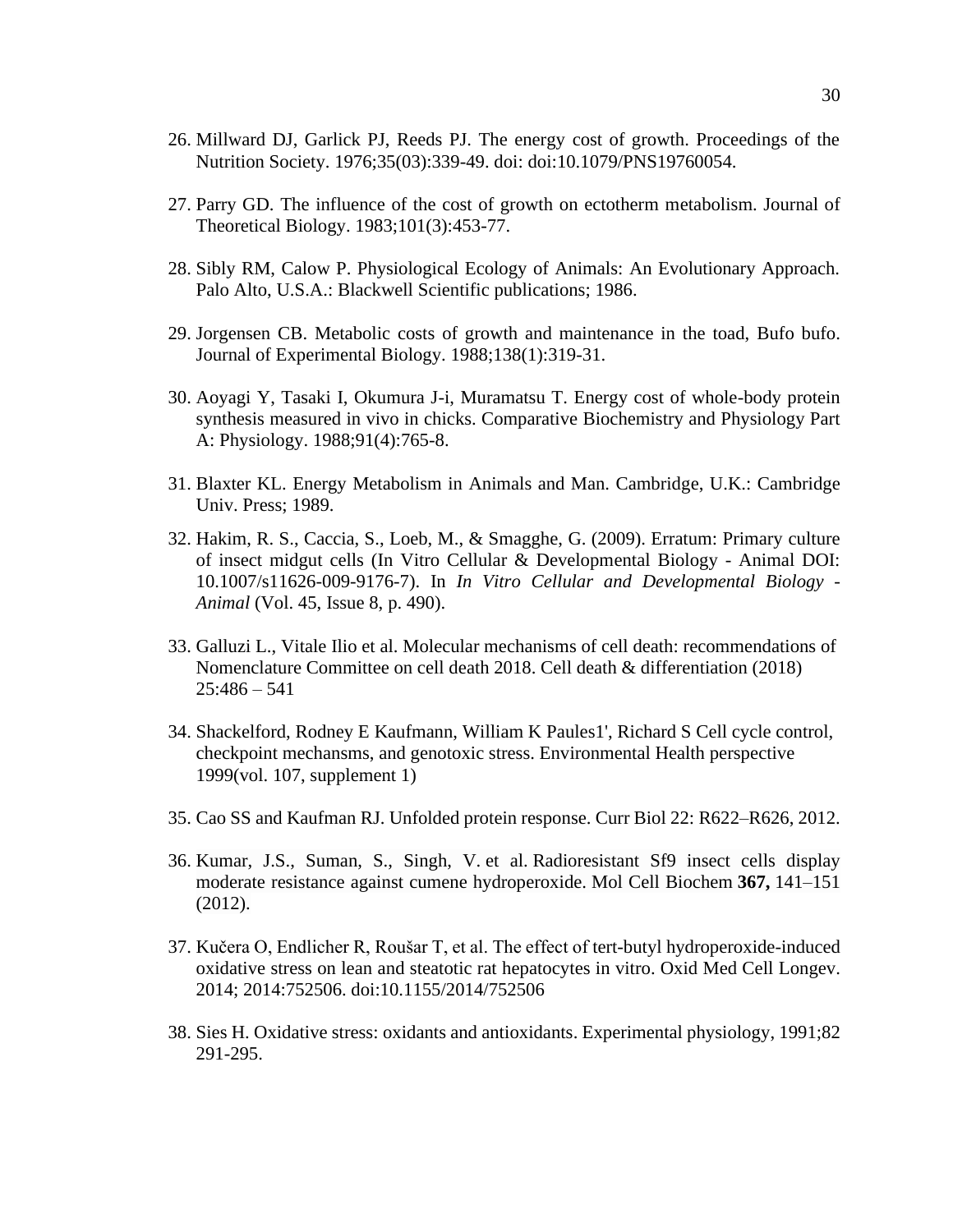- 39. Sears, K.E., Kerkhoff, A.J., Messerman, A., Itagaki, H., 2012. Ontogenetic scaling of metabolism, growth, and assimilation: testing metabolic scaling theory with Manduca sexta larvae. Physiol. Biochem. Zool. 85, 159–173.
- 40. Rattray, P.V., Garrett, W.N., Hinman, N., East, N.E., 1974. Energy cost of protein and fat deposition in sheep. J. Anim. Sci. 38, 378–382.
- 41. Booth, D.T., Kiddell, K., 2007. Temperature and the energetics of development in the house cricket (Acheta domesticus). J. Insect Physiol. 53, 950–953.
- 42. Vleck, C.M., Vleck, D., 1987. Metabolism and energetics of avian embryos. J. Exp. Zool. 111–125.
- 43. Lupatsch, I., Kissil, G.W., Sklan, D., 2003. Comparison of energy and protein efficiency among three fish species gilthead sea bream (Sparus aurata), European sea bass (Dicentrarchus labrax) and white grouper (Epinephelus aeneus): energy expenditure for protein and lipid deposition. Aquaculture 225, 175–189.
- 44. Castilho RF, Kowaltowski AJ, Meinicke AR, Bechara EJ, Vercesi AE. Permeabilization of the inner mitochondrial membrane by Ca2+ ions is stimulated by t-butyl hydroperoxide and mediated by reactive oxygen species generated by mitochondria. Free Radic Biol Med. 1995 Mar; 18(3):479-86.
- 45. Zoratti M, Szabò I. The mitochondrial permeability transition. Biochim Biophys Acta. 1995 Jul 17; 1241(2):139-76.
- 46. Castilho RF, Kowaltowski AJ, Vercesi AE. The irreversibility of inner mitochondrial membrane permeabilization by Ca2+ plus prooxidants is determined by the extent of membrane protein thiol cross-linking. J Bioenerg Biomembr. 1996 Dec; 28(6):523-9.
- 47. Kroemer G Mitochondrial implication in apoptosis. Towards an endosymbiont hypothesis of apoptosis evolution. Cell Death Differ. 1997 Aug; 4(6):443-56
- 48. Sionov RV, Haupt Y The cellular response to p53: the decision between life and death.Oncogene. 1999 Nov 1; 18(45):6145-57.
- 49. Grimaldi D, Engel MS: Evolution of the Insects. 2005, New York: Cambridge
- 50. Wilson EO: The Diversity of Life. 1992, Cambridge, MA: Belknap Press
- 51. Denyer SP, Stewart GSAB. Mechanisms of action of disinfectants, Int Biodeter Biodegrad, 1998, vol. 41 (pg. 8)
- 52. Dean RT, Stocker R, Davies MJ. Biochemistry and pathology of radical-mediated protein oxidation, Biochemistry, 1997, vol. 324 (pg. 1-18)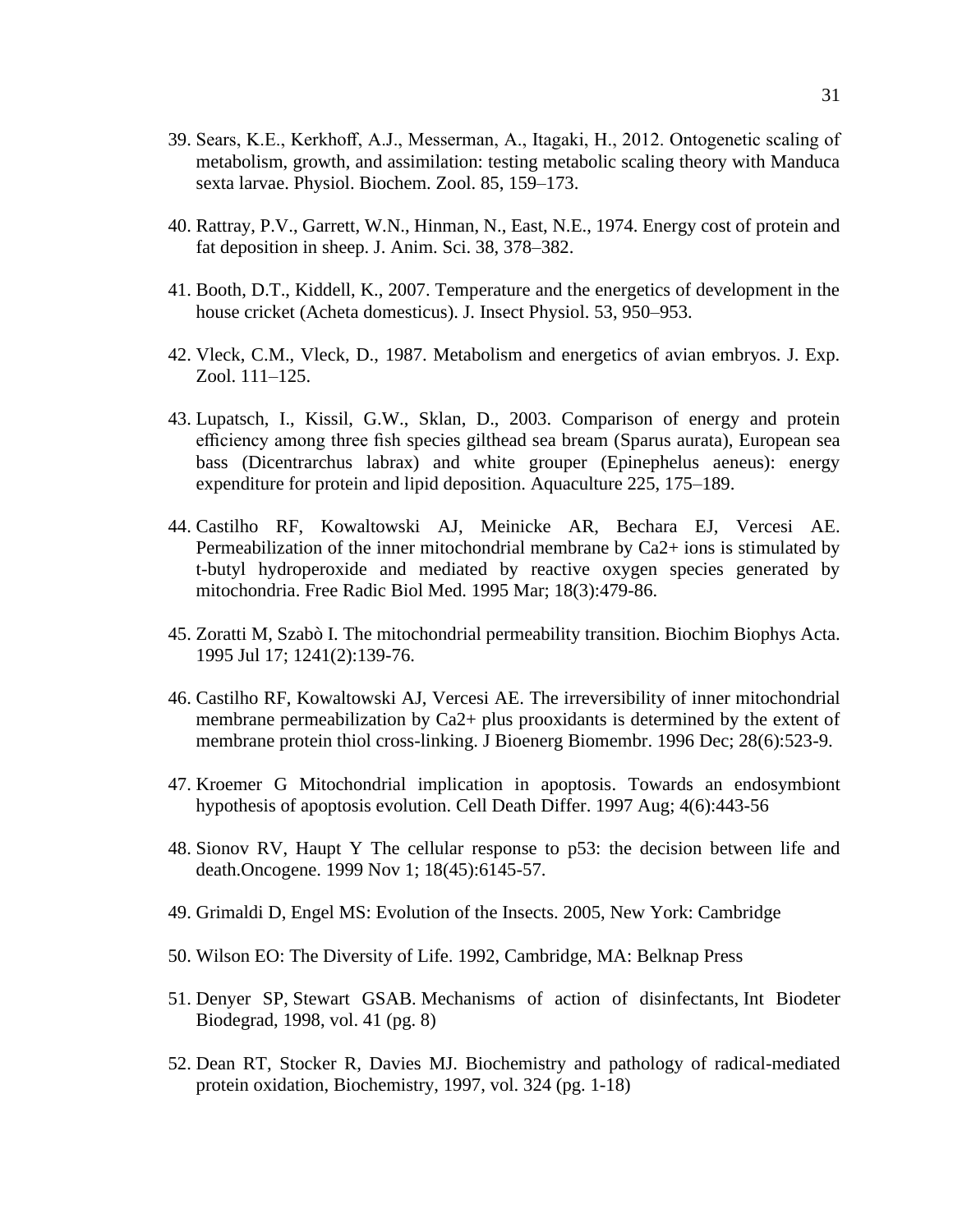- 53. Dodd CER, Sharman RL, Bloomfield SF, et al. Inimical processes: bacterial selfdestruction and sub-lethal injury, Trends Food Sci Technol, 1997, vol. 8 (pg. 238-41)
- 54. Kim, T., Rust, M.K., 2013. Life history and biology of the invasive turkestan cockroach (Dictyoptera: Blattidae). J. Econ. Entomol. 106, 2428–2432.
- 55. Łuczaj W., Gęgotek A., Skrzydlewska E. Antioxidants and HNE in redox homeostasis. *Free Radical Biology and Medicine*. 2017; 111:87–101.
- 56. Zhong H., Xiao M., Zarkovic K., et al. Mitochondrial control of apoptosis through modulation of cardiolipin oxidation in hepatocellular carcinoma: a novel link between oxidative stress and cancer. *Free Radical Biology and Medicine*. 2017; 102: 67–76. doi: 10.1016/j.freeradbiomed.2016.10.494.
- 57. Webster, A.J.F., Smith, J.S., Crabtree, R.M., Mollison, G.S., 1976. Prediction of energy requirements for growth in beef-cattle. 2. Hereford X British Friesian Steers given dried grass or barley. Animal Production 23, 329–340
- 58. J.W. Naskalski, G. Bartosz Oxidative modifications of protein structures Adv. Clin. Chem., 35 (2000), pp. 161-253
- 59. T. Grune Oxidative stress, aging and the proteasomal system Biogerontology, 1 (2000), pp. 31-40
- 60. J. Mehlhase, T. Grune Proteolytic response to oxidative stress in mammalian cells J. Biol. Chem., 383 (2002), pp. 559-567
- 61. Jobling, M., 1985. Growth Pages 213–230. In: P. Tytler and P. Calow, editors. Fish energetics: new perspectives. Johns Hopkins University Press.
- 62. Hetz C. The unfolded protein response: controlling cell fate decisions under ER stress and beyond. Nat Rev Mol Cell Biol 13: 89–102, 2012.
- 63. Tabas I and Ron D. Integrating the mechanisms of apoptosis induced by endoplasmic reticulum stress. Nat Cell Biol 13: 184–190, 2011.
- 64. Jirasak Wong-ekkabut, Zhitao Xu, Wannapong Triampo, I-Ming Tang, D. Peter Tieleman, Luca Monticelli Biophys J. 2007 Dec 15; 93(12): 4225–4236.
- 65. Hou, C., 2014. Increasing energetic cost of biosynthesis during growth makes refeeding deleterious. Am. Nat. 184, 233–247.
- 66. Li P, Bai Y, Zhao X, et al. NR4A1 contributes to high-fat associated endothelial dysfunction by promoting CaMKII-Parkin-mitophagy pathways. Cell Stress Chaperones. 2018;23(4):749‐761.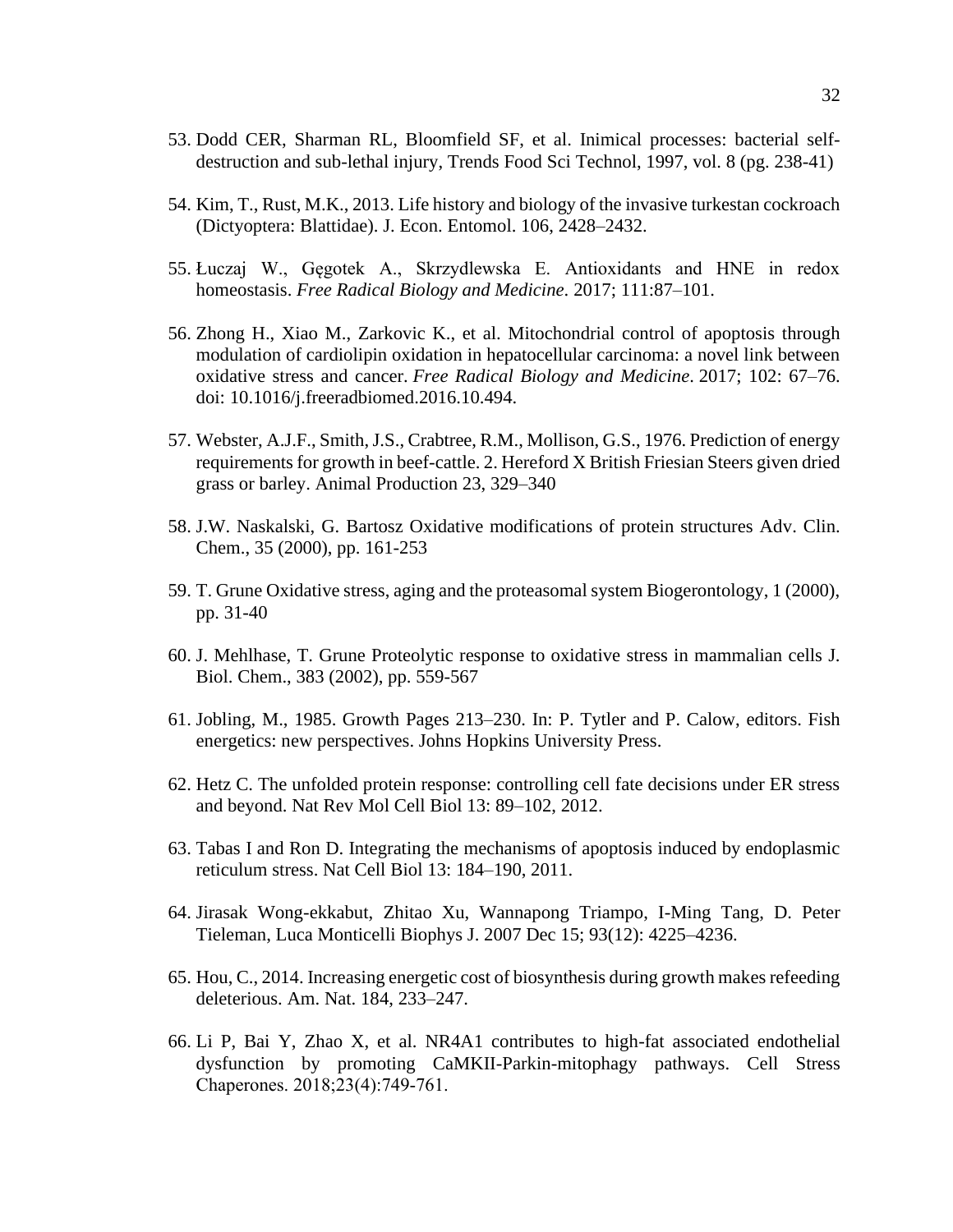- 67. Wang Z, Ying Z, Bosy-Westphal A, et al. Specific metabolic rates of major organs and tissues across adulthood: evaluation by mechanistic model of resting energy expenditure. Am J Clin Nutr. 2010;92(6):1369‐1377.
- 68. Elia M. Organ and tissue contribution to metabolic rate. Kinney JM, Tucker HN, Energy metabolism: tissue determinants and cellular corollaries. New York, NY: Raven Press, 1992:61–80